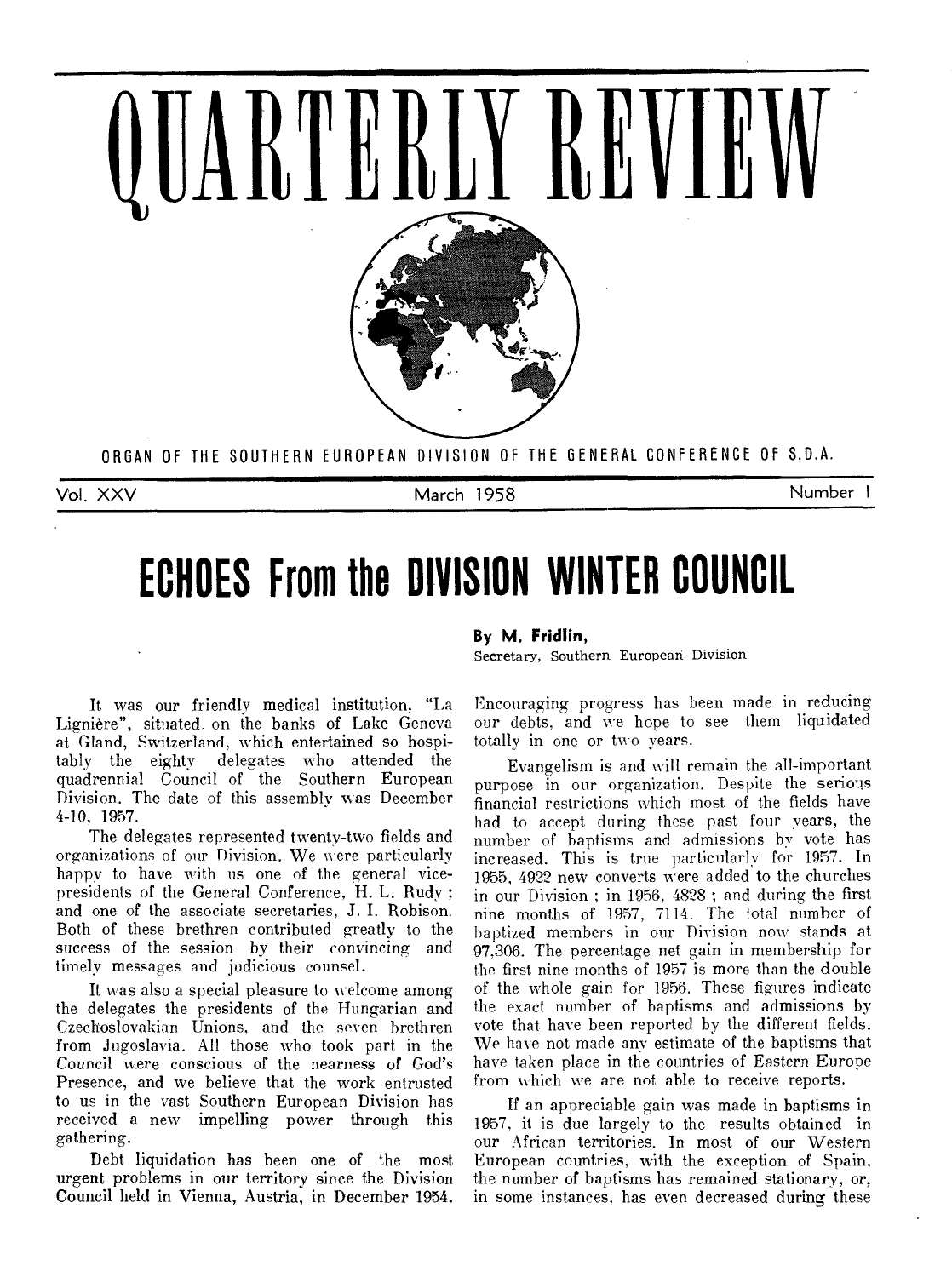past four years. Since the metropolitan countries are called upon to furnish missionaries and funds to support the work in mission lands, it is imperative that important gains in baptisms be made in the homelands.

Evangelism is the first duty of every worker and of every church member. We must advance continuously to "make disciples for Christ of the nations." So let us watch over our churches that they may be wide awake. A church that is alive is a powerful church, but any dormant church or any idle Christian is an obstacle to the progress of God's holy cause, and retards the setting up of His eternal kingdom.

A spiritual revival amongst us is our great need. This revival, which we long for, demands, primarily, undeviating loyalty to our doctrines and principles on the part of our working force ; and then entire and deep-rooted integrity in their own personal lives. Are we, like the foolish virgins, holding lamps without oil in our hands ? Let us shake off our drowsiness and arise to proclaim this message with divine power and authority. May our preaching be more than indulgent, flattering words, pleasing perhaps to our hearers, but lacking the ring of the true message. Let us preach repentance, conversion, and a preparation for the soon return of Jesus. And let us not be content with a meager harvest — or no harvest at all. Is it not pathetic to note that the increase in the population of our world is proportionally greater than the missionary progress of, our Movement ? Lost souls make up an overwhelming multitude, and we dare not slacken our pace. Shall we not seek the Lord in deep humility and contrition and consecrate ourselves anew to Him Who in His unspeakable grace has called us to this ministry of reconciliation ? The time has come to thrust in the sickle and reap the harvest. Our work — the work of the hour is to reap the harvest.

May the Holy Spirit cleanse us of everything that might stand in the way of our advancemnt. May He grant us power to spend ourselves with renewed ardor for the salvation of the lost. If our ambitions are holy, if in sincerity we are resolved to attain to perfection in our service for the Lord, if our faith is unswerving, and our activity untiring ; soon we shall be qualified to repeat the words of those first ministers of the gospel : "Thanks be to God Who always causeth us to triumph in Christ Jesus."

## **CHURCH DEDICATION CASABLANCA, MOROCCO**

For more than twenty years the leaders of the Adventist Church have felt the need of a fitting place of worship in the city of Casablanca.

In 1925 a sister from Algeria moved to Morocco, and through her faithful witnessing set the landmarks of the church. A. Meyer was sent to baptize four persons. Later J. Reynaud settled in Casablanca, and progressively the small group increased in numbers.

When we arrived in Casablanca, we found an urgent need to build. A combination of circumstances seemed to indicate that the time was favorable. The church was in a good financial condition. W. Fuchs had set aside the Harvest Ingathering Come Back — a reserve of two and one half million French francs — in view of this project. Contributions by our own brethren and sisters, and further Ingathering Come-Backs augmented the little store of savings to 5,000,000 francs in the summer of 1956.

A well-located building lot was purchased, and an appeal was sent to the responsible committees of the work. The Big Week receipts for 1956 were

## **By Char!es Cornaz,**

÷.,

 $\Delta$  and  $\Delta$ 

President Moroccan Mission

set apart for this project. Additional appropriations were granted by the Union and the Division, and plans began to take shape.

Brother Rebsomen, the elder of the Casablanca church, and who is a building designer, consented to draw up plans, which were enthusiastically agreed upon at first sight. A miniature model of the proposed building was made by J. J. Hecketsweiller. treasurer of the Moroccan Mission, and was sent across the Mediterranean. It reached the right destination — the Division Winter Council, December 1956. This "toy" wielded its charm to such an extent that a year later the Casablanca church was a reality. Well may we trust wholly in God, and believe that He leads His people !

Thanks to the benevolent work of our devoted architect, many millions of francs were economized. In April, 1957, we were given authorization to build. . . .

Detailed plans, offers, and contnacts were studied and signed within a very few weeks. Building began on the 15th of May. Not one unfortunate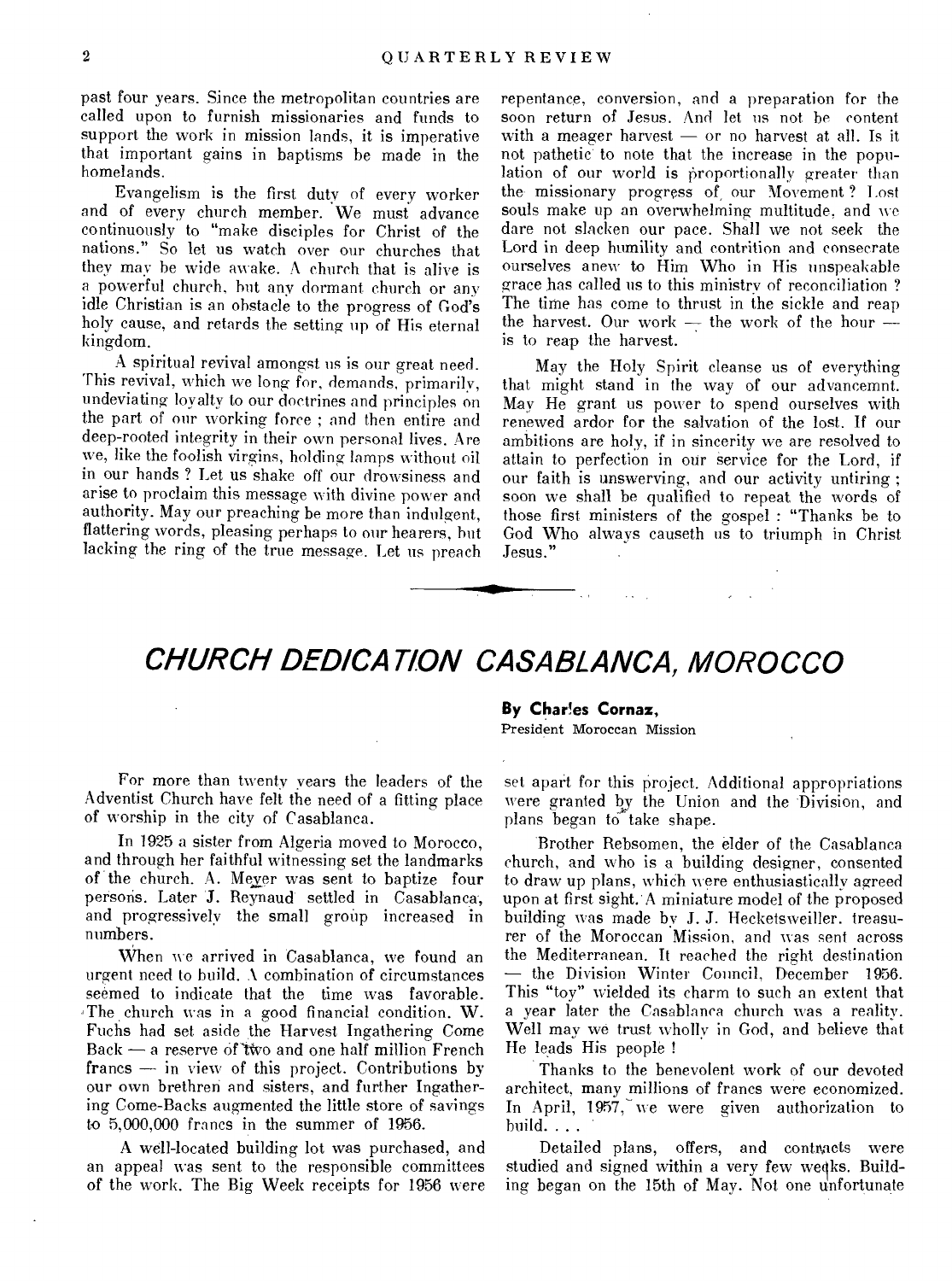incident interrupted the smooth running of the undertaking. There was not the slightest storm, nor did one drop of rain fall while the foundations were being laid. It was a pleasure to observe the construction of that building, where there was neither boisterousness nor clash. All of the workers, Moslems included, seemed to feel that it was an honor to erect this temple for God.

The plans provided for a basement with a young people's hail, two rooms for the Dorcas Society, two offices and an 'apartment. On the raised ground floor there is a large hall with the pastor's office on the left, and a mothers' room with loud speaker. The main auditorium is spacious, well-lighted, and seats 200 persons. There is room for an additional one hundred on the broad gallery. The baptistry is on each side of the pulpit.

The communion table was donated by the building contractor, and the rostrum by the joiner. The stained-glass window, designed by Mrs. Cornaz, presents a most beautiful ensemble.... The garden arrangement was graciously donated by his Excellency the Governor. The work and plants represent a value of more than 150,000 francs. And what a privilege to offer this temple to God free from debt !

The dedication services were held on the weekend of January 10-12, 1958. Already on Friday evening a large audience assembled to listen to the sermon by H. Pichot, president of the North African Union Mission. Sabbath morning M. V. Campbell, president of the Southern European Division, was given the privilege of opening the large auditorium door. A charming little girl presented him with the key. Beneath a beautiful "cascade" of registered chimes, the members and guests entered the church and took their places for Sabbath school. . . .

The dedicatory sermon, delivered by Pastor M. V. Campbell, made a profound impression upon the assembly. "This place of worship," he said, "is to be a foretaste of the heavenly temple where God will gather His children in glory. It is to be a door leading to the treasures of divine grace, a place where we shall meet our Heavenly Father and His people. . . .

H. Pichot offered a fervent prayer of dedication and consecration. Following the benediction the members withdrew, their hearts filled with thanksgiving to God. Truly we can say with the Psalmist, "For a day in thy courts is better than a thousand" (Psa, 84 : 10).



Recently dedicated Casablanca, Morocco Church.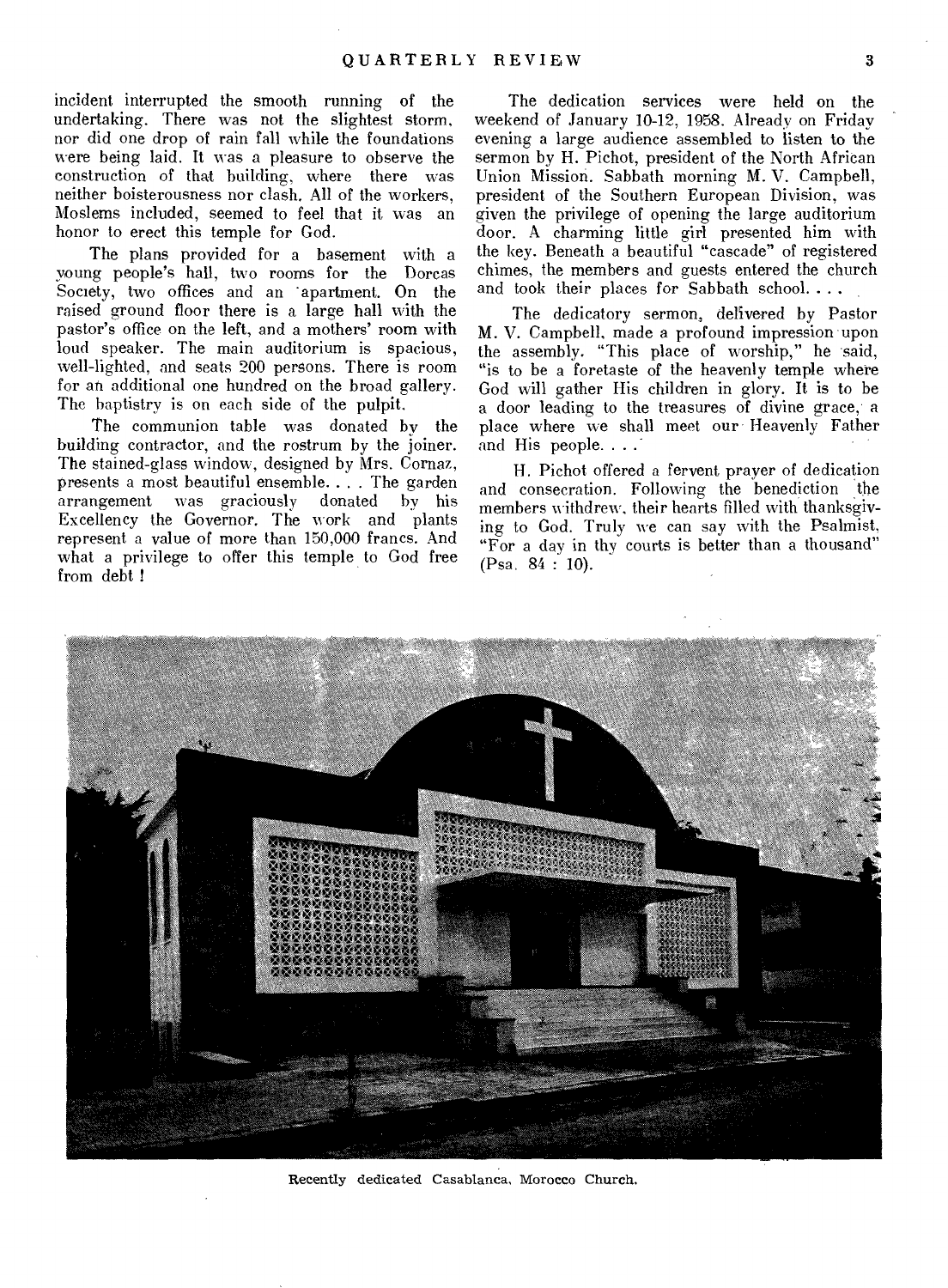Sabbath afternoon the pastors of the Moroccan Mission took their places on the rostrum to tell what God has done through their ministry. The work has advanced during this past year. True, there have been departures, some deaths as well, but the Spirit of God has moved upon the hearts of others to fill in the breach.

A great spiritual fete had been prepared for Sunday morning. Sixteen persons testified to their covenant with God by baptism. The carefullyplanned organization of the ceremony contributed to its harmonious solemnity. The assembly, deeply moved, took part in the singing, The sermon by the undersigned emphasized the importance of this rite. . . . Appropriate organ music accompanied the whole service. The choir, directed by G. Hermans, rendered a beautiful number — a touching song of appeal. Twenty persons responded to the call and are preparing for future baptism. Almost all sectors of the field were represented by these new members. Meknes, Rabat, Kouribga, and Casablanca brought their "sheaves."

The official ceremony took place in the afternoon. His Excellency the Governor of the city, sent his representative. The Consuls of France and Switzerland were present in person. The Protestant pastors excused themselves, but sent a delegation of their councillors. Our esteemed brother Albert Meyer could not be with us because of illness. His name is closely connected with the development of the work in Casablanca.

In possession of such a sanctuary, we are resolved to proclaim mightily the grand news of salvation. May God qualify His people so that this edifice may be a place where repentant sinners will find their Saviour — a haven where the peace of God will fill many hearts.

Our deepest gratitude is extended to all those who assisted us in this project : to the members of the different committees, to the many and anonymous donors, and above all to God Who is willing to accept our service.



Rostrum and pulpit Casablanca Church.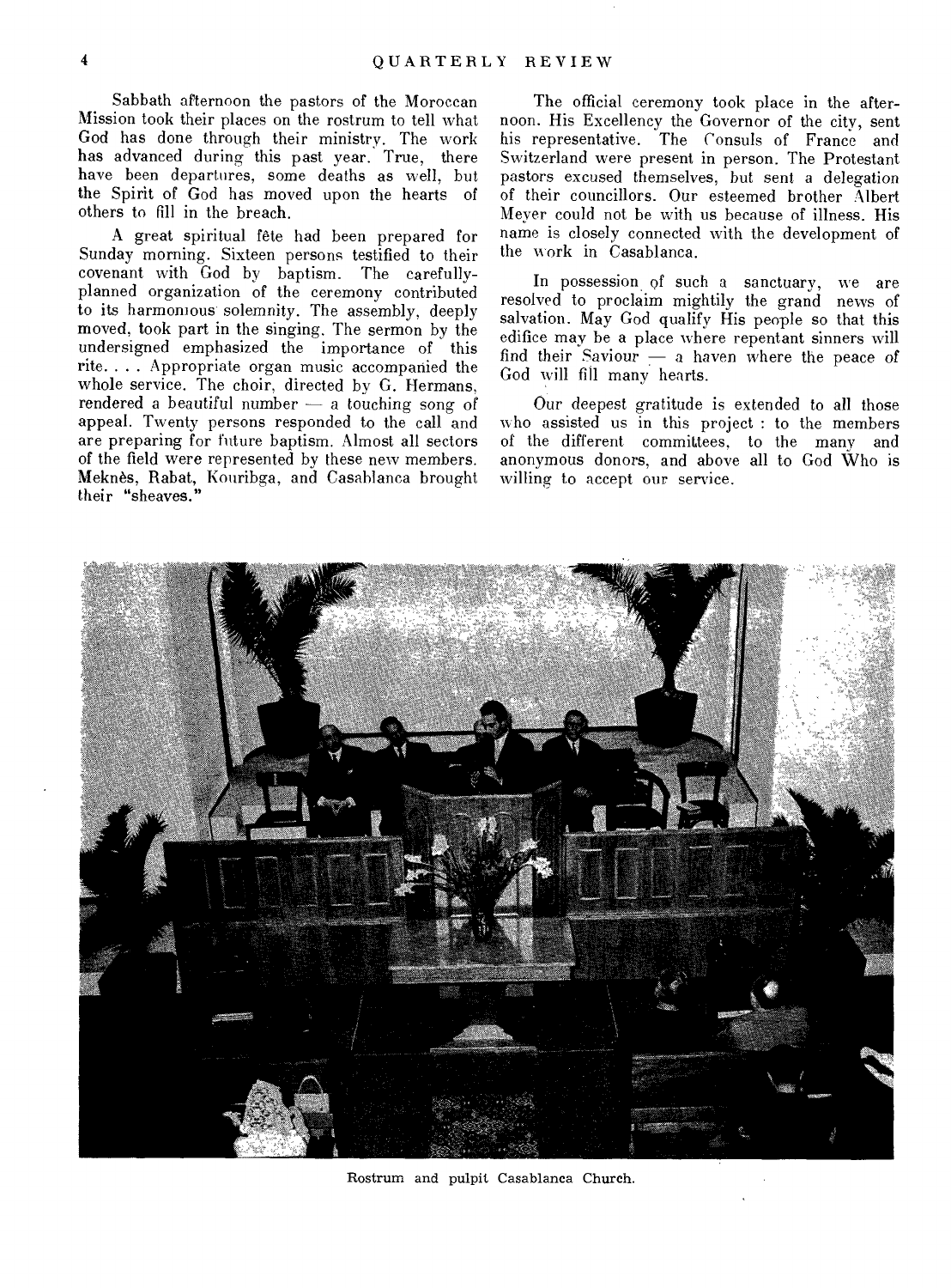## **By C. L. Torrey,**

Treasurer, General Conference

There is a deep feeling of urgency on the part of our leadership right around the world field that the message must advance more rapidly, for time is fast running out and soon the opportunity to warn the world of its impending doom will be forever ended.

With the servant of the .Lord, these brethren believe that "we have no time to lose. The .end is near. The passage from place to place to spread the truth will soon be hedged with dangers on the right hand and on the left. Everything will he placed to obstruct the way of the Lord's messengers, so that they will not be able to do that which it is possible for them to do now. We must look our work fairly in the face, and advance as fast as possible in aggressive warfare.

"From the light given me of God I know that the powers of darkness are working with intense energy from beneath, and with stealthy tread Satan is advancing to take those who are now asleep. as a wolf taking his prey. We have warnings now w hich we may give, a work now which we may do ; but soon it will be more difficult than we can imagine. God help us to keep in the channel of light, to work with our eves fastened on Jesus our Leader, and patiently. perseveringly press on to gain the victory." *Testimonies,* vol. 6, p. 22.

And further she says, "The spirit of war is stirring the nations from one end of the earth to the other." *Testimonies,* vol. 0, p. 17. "The days in which we live are solemn and important. The Spirit of God is gradually but surely being withdrawn from the earth." *Testimonies,* vol. 9, p. 11.

In view of this we must arise and with greater 'zeal and sacrifice and in the power of the Holy Spirit go forth to finish the task while there is still time, for says Sister White, "Everywhere the light of truth is lo shine forth, that hearts now in the sleep of ignorance may be awakened and converted. In all countries and cities the gospel is to be proclaimed. • ." *Evangelism,* p. 19. And again. "From town to town, from city to city, from country to country, the warning message is to be proclaimed. . . . " *Evangelism*, p. 19.

These are days of opportunity; indeed it is a new day in many parts of the world. The Spirit of God is brooding over the hearts of men and women in all lands of earth and it is believed that there will soon be a recurrence of the Nestorian movement when the church will be ablaze and aflame for God, and when multitudes, many of whom have been secret believers in the message, will arise and take their stand for the truth. We see the power of God at work in the earth. Larger and larger numbers are being added to the church by baptism and tens of thousands are in baptismal classes awaiting the day when they too can become members..

As I travel from country to country carrying out my appointments, I rejoice to see what is taking place. In India, so long known as the Gibraltar of heathenism, the gospel is being proclaimed with power and baptisms are continuing to increase. Africa, once called the dark continent, has been lightened with the glory of God. Our membership, as of December 31, 1956, had reached 152.838 and there are 100,000 persons in the baptismal classes. In South America, referred to as the land of opportunity, God has raised up His church 85,581 strong and it is rapidly growing. In Inter-America the membership is grow ing so rapidly that it has become impossible to provide the members with church homes and some companies are having to meet out under the trees. While in the Australasian Division, I visited the highlands of New Guinea where only a short time ago our missionaries moved in among a wild and turbulent people. many of them head-hunters. Today from 1200 to 2000 people are being baptized annually. In the Philippines and Indonesia and other countries of the Far East, people are joining the church in ever-increasing numbers, our membership in the Philippines being 54,625 as of December 31, 1956. We are greatly encouraged with the growth of the work in Europe and America, as well as in China, Russia, and the Balkan countries. Indeed right around the circle, sincere and honest seekers after truth are finding God.

While the work is going forward most encouragingly, yet think of the multitudes who are still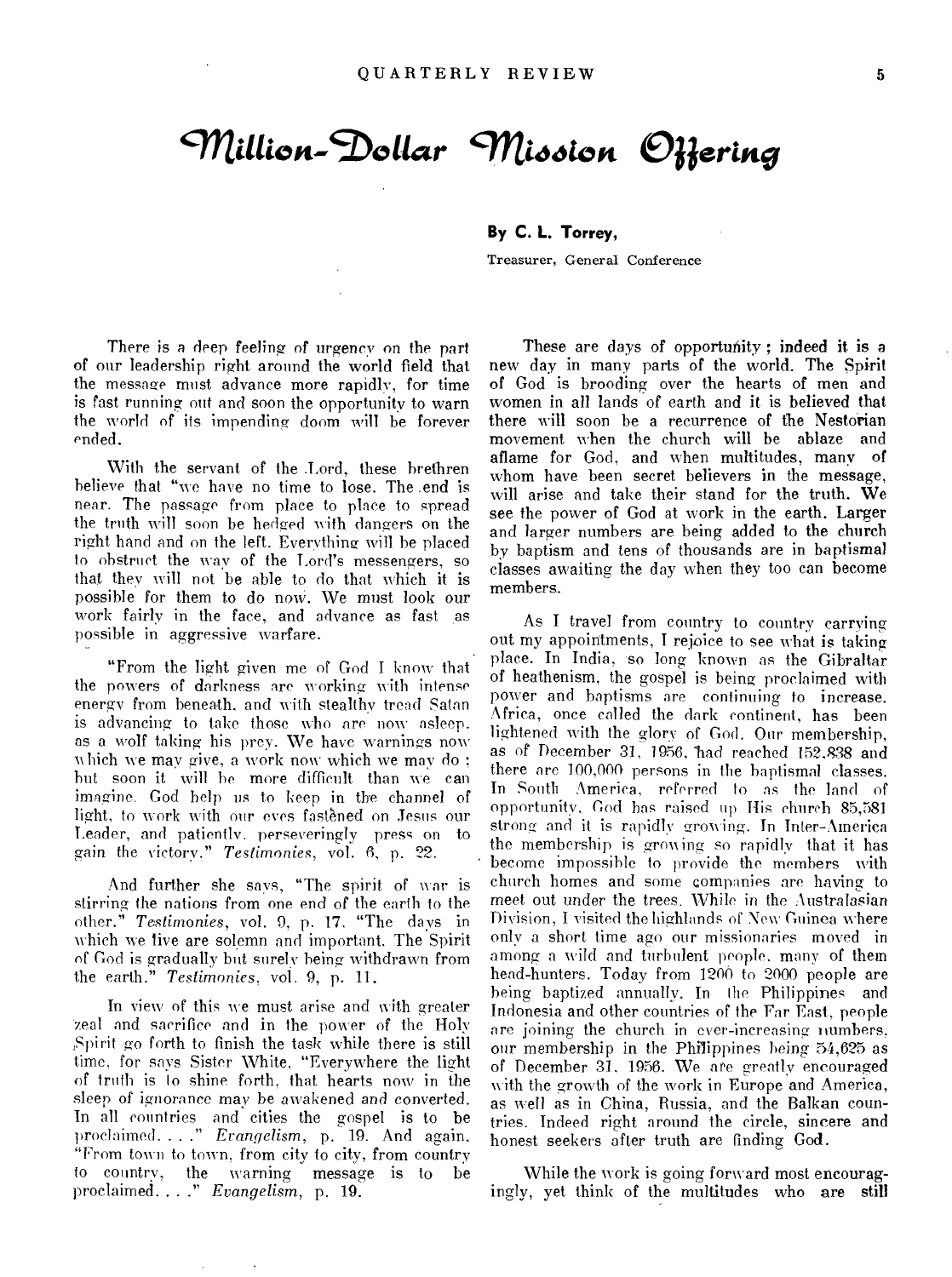without Christ and without hope ! The task before us is tremendous. It is true that we are working in nearly every country of earth, yet there are so many within those countries who have not so much as heard the gospel story of Christ's redeeming love. It is' to these dear souls for whom Christ died that we must bring the message. Brethren and sisters, with greater consecration on our part and a dedication of our hearts and money to the task which lies ahead, I believe that we can win hundreds of souls where we are now winning them by tens.

In view of the seriousness of the times in which we live, the nearness of the end, the urgency of our God-given task and the unprecedented opportunities before us, the General Conference Committee has voted, after very careful and prayerful consideration of the need for greater urgency in finishing our ork, to invite our people throughout the world field to give a sacrificial offering for evangelism on *June* 7. We have confidence to believe that they will respond with willing hearts and contribute the largest sacrificial offering for worldwide evangelism ever to be received from our believers. I am sure each one will rally to this call in order that the work of God may go forward with greater dispatch. May our heavenly Father indicate to each member the amount he should give to this most worthy cause which we all love, and thus help finish our task in power and great glory.

## **Experiences Taken From a Union Publishing Bulletin**

I.have had the pleasure of visiting some of our faithful literature evangelists in East France, and to.mingle with the hard-working population of Alsace. The two sisters Lehmann have been serving the Master in the literature ministry for twentyfive years. They won a young man to the truth who, in turn, became a literature evangelist.

The day I visited Brother Lindemann, it was exactly ten years to, a day that he had entered the calporteur work. Recently he won a whole family to .the truth.

• It is now eleven years that Brother Rolis has been canvassing in the Vosges mountains. His great desire is to see an Adventist group raised up in this *departement* of France where he has interested about twenty persons.

The last person I visited in Eastern France was Brother Canet. We spent a wonderful day together in the Vosges — a territory that he works jointly with Brother Bolis. Besides other literature, we had the privilege of leaving three copies of *The Return of Christ* in the homes. Brother Canet has a small motor car, and he takes along with him a record-player. In certain families he asks whether they would like to listen to some records of The Voice of Hope. These beautiful songs touch the hearts of the listeners, and I find this method to he an excellent one. When I left Brother Canet, I asked, "Are you happy in the work you have undertaken ?" He replied, "One is always happy when working for the Master." May all of us have this satisfaction at our daily task.

Brother Castello writes from Corsica about the wonderful possibilities to sell religious books on that beautiful island. One of his first prospects was a lawyer who was very courteous. Brother Castello spoke to him about the message. This gentleman congratulated our brother on his work, and wished

## **By A. Petit**

him success in it. He ordered a Bible. *Revelation,*  and *Great Controversy.* At the close of the conversation he said. "I would rather listen to vou than to the priest."

Brother Hostalier had been a literature evangelist for many years, but took up other work. Recently he re-entered the literature ministry, which he loves with his whole heart. How could it be otherwise, when he has won more than twenty persons to the truth through the printed page ?

While he was canvassing in a village in the *department* of the Gard, southern France, he was given the address of a man who lived three kilometers farther away. This distance Brother Hostalier had to walk, but he was well repaid for his trouble. He sold six religious hooks to the gentleman whose address had been given him, and held a Bible study. That day Brother Hostalier sold seventeen hooks. The following week he returned to the same territory, and sold still two more books to the gentleman who had bought six. One of them was *Great Controversy.*  He was invited to retarn in the afternoon to hold a second Bible study. This lasted longer than Brother Hostalier had planned, and so he missed the autobus for Nimes. The gentleman took his car and drove our brother hack to his home. That day this literature evangelist sold sixteen hooks and took two subscriptions for our health magazine. He concluded his experience with these words : "The Lord has blessed me abundantly. Let us be willing to he lead by God's Spirit, knowing\_ that without Him we can do nothing."

Do these experiences not rejoice our hearts ? May God grant similar encouragement to all of our literature: evangelists, so that the souls that are hungering and thirsting for His Word may he placed upon our pathway and receive the Bread and Water of Life before it is too late.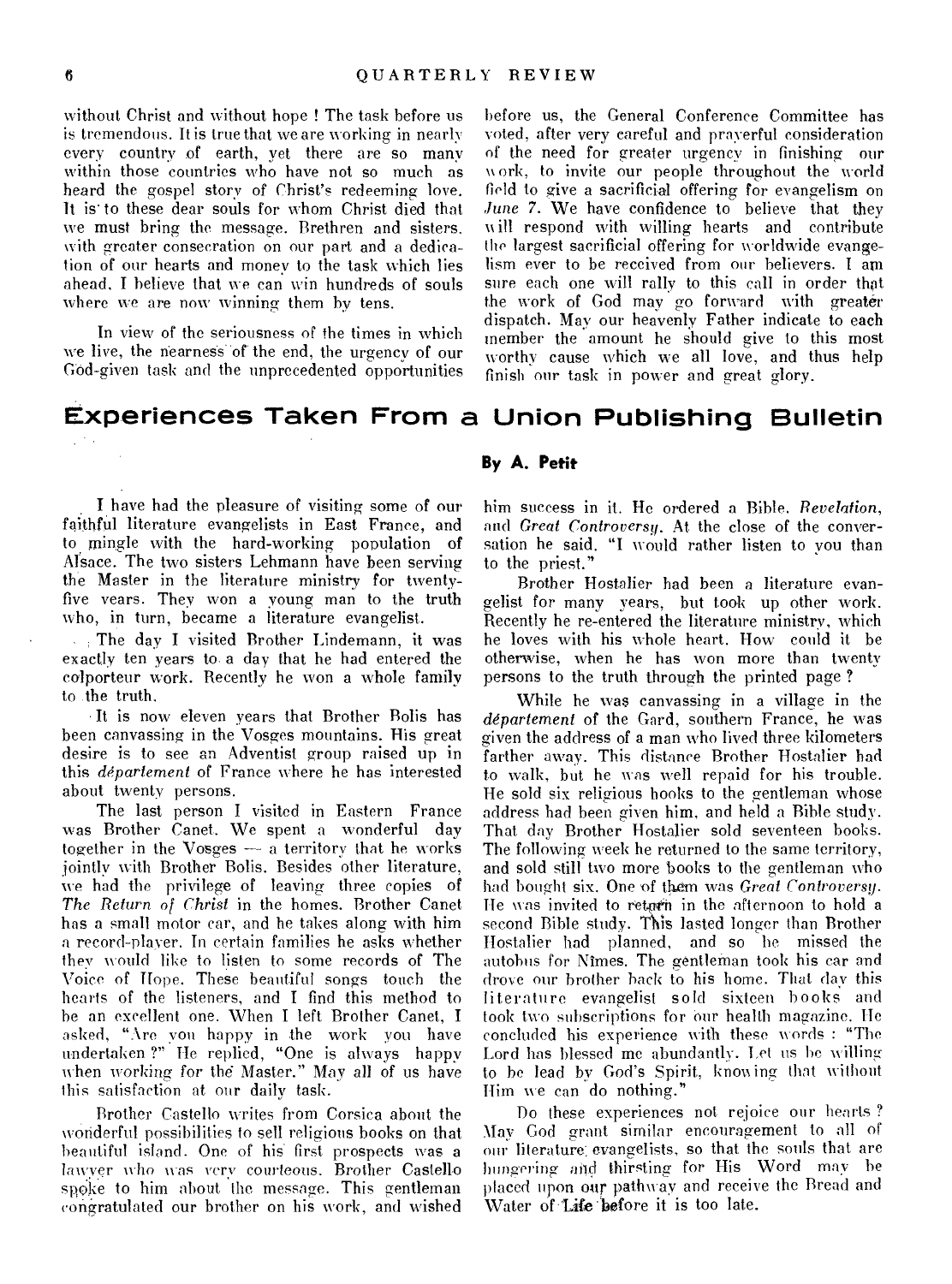#### **Report of the Publishing Department of the Southern European** *Princes*

**For the Year 1957** 

|                                                                                                                                                                                                                                                                                                                            | Average<br>Number of<br>Colporteurs        | 5<br>Number<br>Hours       |              | of Books<br>ិដ<br>ā<br>Value<br>in Do |               | Value of<br>Periodicals<br>in Dollars |                              | Totals<br>of Sales<br>Currency<br>ີ ຮ<br>Grand<br>Value<br>Local |                      | Grand Total<br>in Dollars             |
|----------------------------------------------------------------------------------------------------------------------------------------------------------------------------------------------------------------------------------------------------------------------------------------------------------------------------|--------------------------------------------|----------------------------|--------------|---------------------------------------|---------------|---------------------------------------|------------------------------|------------------------------------------------------------------|----------------------|---------------------------------------|
| AUSTRIAN U.C.<br>Alpine Conf.<br>Danube Conf $\dots\dots\dots\dots\dots$                                                                                                                                                                                                                                                   | 12<br>24                                   | 15,325<br>28,149           |              |                                       |               |                                       | Sch.                         | $622,964-$<br>$1,217,348-$                                       |                      |                                       |
| FRANCO-BELGIAN U.C.<br>Belgian Conf. $\dots$<br>French Conference<br>.                                                                                                                                                                                                                                                     | 36<br>4<br>38                              | 43,474<br>5,246<br>65,817  | \$           | 78,467.44                             |               |                                       | Sch.<br>FFr.                 | $1,840,372$ <sub>-</sub><br>$5.279.563-$<br>$65,104,902-$        | \$                   | 80,365,80                             |
| SWISS U.C.<br>German Conf.<br>$\mathcal{L}^{\mathcal{A}}\left( \mathcal{A}^{\mathcal{A}}\right) =\mathcal{L}^{\mathcal{A}}\left( \mathcal{A}^{\mathcal{A}}\right) =\mathcal{L}^{\mathcal{A}}\left( \mathcal{A}^{\mathcal{A}}\right) =\mathcal{L}^{\mathcal{A}}\left( \mathcal{A}^{\mathcal{A}}\right)$<br>Leman Conf.<br>. | 42<br>20<br>16                             | 71.063<br>26,179<br>16,255 | $\mathbf{3}$ | 72.644.84                             | \$.           | 127,950.68                            | FFr.<br>SFr.                 | 70,384,465.-<br>283,696. <del>---</del><br>160.755.10            | S                    | 200,595.52                            |
|                                                                                                                                                                                                                                                                                                                            | 36                                         | 42,434                     | \$           | 65,823.07                             | \$            | 40,977.51                             | SFr.                         | 444,450.10                                                       | Ж,                   | 104,445.67                            |
| INDIAN OCEAN U.M.                                                                                                                                                                                                                                                                                                          |                                            | 25,990                     | S            | 16,134.67                             | \$            |                                       | $CFr$ .                      | 2,830,646.80                                                     | \$                   | 16,134.67                             |
| ITALIAN U.M.                                                                                                                                                                                                                                                                                                               | 51                                         | 61,454                     | £            | 42.977.67                             | £             | 37,121.57                             | Lire                         | $50,062,040-$                                                    | \$                   | 80,099.24                             |
| NORTH AFRICAN U.M.<br>Algerian Miss.<br>Moroccan Miss.                                                                                                                                                                                                                                                                     | 4<br>3<br>7                                | 4.561<br>4,507<br>9,068    | \$           | 8,685,41                              | \$            | 13,878.03                             | FFr.<br>FFr.                 | $3,967,542-$<br>$3,949,545-$<br>7,917,087.                       | \$                   | 22,563,44                             |
| <b>PORTUGUESE AFR. U.M.</b>                                                                                                                                                                                                                                                                                                |                                            |                            |              |                                       |               |                                       |                              |                                                                  |                      |                                       |
| PORTUGUESE U.M.<br>$\mathcal{L}^{\mathcal{A}}(\mathcal{A}) = \mathcal{L}^{\mathcal{A}}(\mathcal{A}) = \mathcal{L}^{\mathcal{A}}(\mathcal{A}) = \mathcal{L}^{\mathcal{A}}(\mathcal{A}) = \mathcal{L}^{\mathcal{A}}(\mathcal{A})$                                                                                            | 17                                         | 18,953                     | \$           | 5,224,97                              | \$            | 12,148,35                             | Esc.                         | 482,593,-                                                        | \$                   | 17,373,32                             |
| $SPANISH$ CHURCH $\ldots \ldots \ldots$                                                                                                                                                                                                                                                                                    | 16                                         | 19.605                     | Я            | 40,248.74                             | \$            |                                       | Pes.                         | 1,559,296.                                                       | \$                   | 38,982.40                             |
|                                                                                                                                                                                                                                                                                                                            |                                            |                            |              | <b>RECAPITULATION</b>                 |               |                                       |                              |                                                                  |                      |                                       |
| Austrian U.C.<br>$\text{France}-\text{Belgian}$ U.C.<br>Swiss U.C. $\ldots \ldots \ldots \ldots \ldots \ldots$<br>$Fr. Eq. Afr. U.M.$                                                                                                                                                                                      | 36<br>42<br>36<br>$\overline{\phantom{a}}$ | 43,474<br>71.063<br>42.434 | 93 LB        | 78,467,44<br>72.644.84<br>65,823.07   | <b>99999</b>  | 127.950.68<br>40.977.51               | Sch.<br>FFr.<br>SFr.         | $1,840,312-$<br>$70,384,465,$ ---<br>444,450.10                  | 999999               | 80,365.80<br>200.595.52<br>104,445.67 |
| Indian Ocean U.M.<br>Italian U.M. $\ldots \ldots \ldots \ldots \ldots \ldots$<br>North African U.M.<br>Portuguese Afr. U.M. $\dots\dots\dots\dots$                                                                                                                                                                         | 51<br>$\overline{7}$                       | 25,990<br>61.454<br>9,068  | RB-<br>\$    | 16,134.67<br>42.977.67<br>8,685.41    | \$<br>ዳ<br>\$ | 37,121,57<br>13,878.03                | $_{\rm CFr}$<br>Lire<br>FFr. | 2,830,646.80<br>50,062,040<br>$7,917,087-$                       | 39.99. <del>98</del> | 16,134.67<br>80,099.24<br>22,563.44   |
| Portuguese U.M.<br>Spanish Church                                                                                                                                                                                                                                                                                          | 17<br>16                                   | 18,953<br>19.605           | \$           | 5,224.97<br>40,248.74                 | S<br>\$       | 12,148.35                             | Esc.<br>Pes.                 | $482,593-$<br>1,559,296                                          | \$                   | 17,373 32<br>38,982.40                |
| <b>TOTALS</b>                                                                                                                                                                                                                                                                                                              | 205                                        | 292,041                    | \$.          | 328,206,51                            | Ж,            | 232,076,14                            |                              |                                                                  | \$                   | 560,560.06                            |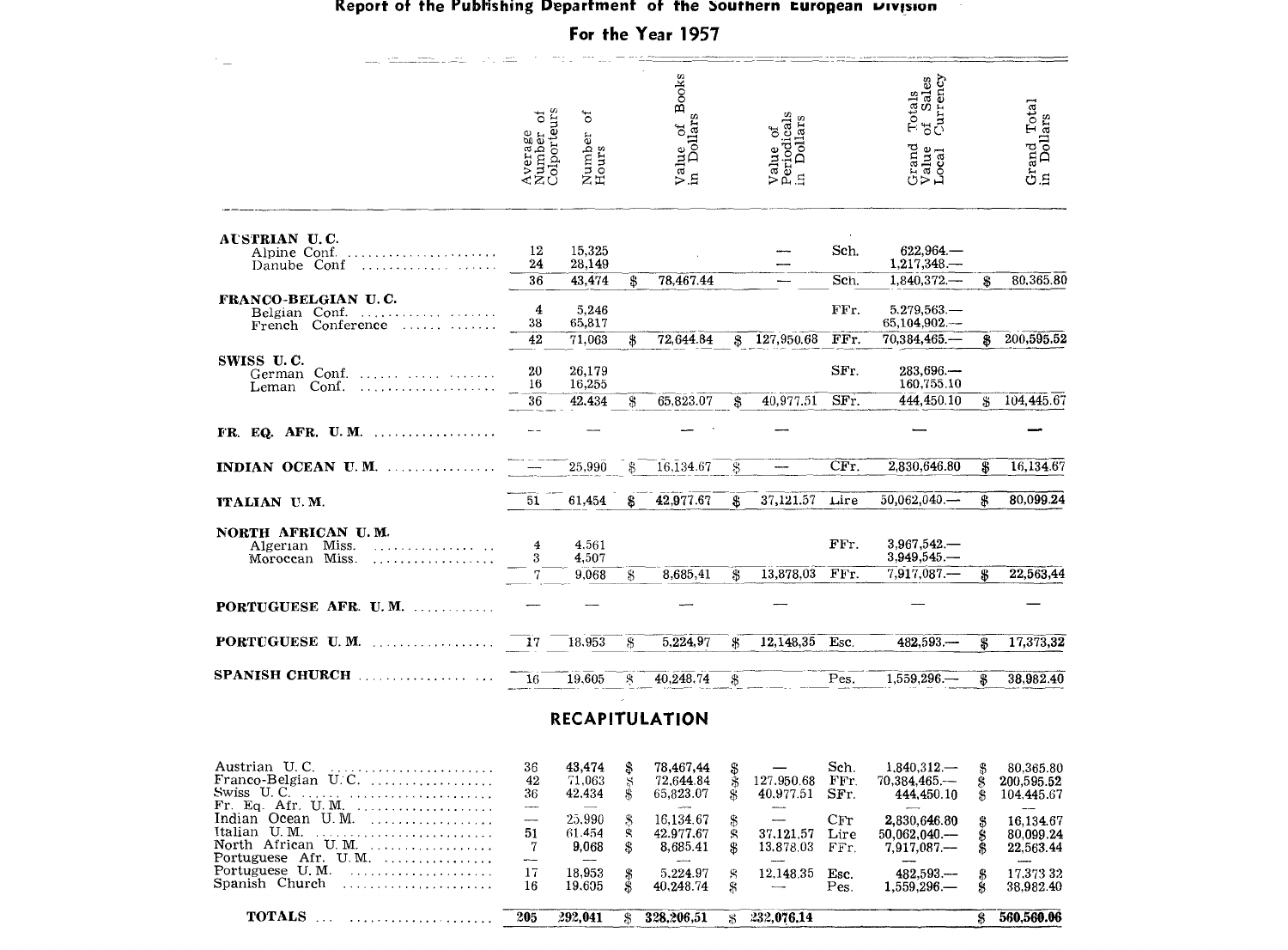$\sim 10^{-1}$ 

**Contract Contract** 

| Name of Conference<br>or Mission                                                                                                                                                                                                                                                                     | ัธ<br>Number<br>Churches                         | Previous<br>Membership                                       | Baptism                                        | Vote                                                                    | Letter                                   | Gains<br><b>Total</b>                          | Apostasy                                            | Death                                 | Letter                                          | Missing<br>Members<br>Missing | Losses<br>Total                             | Gain<br><b>Net</b>                                                                                             | Present<br>Membership                                        | Ministers<br>Ord.                                                         | entialed<br>Credentialed<br>Missionaries                                | Ministers<br>ن.<br>آ                                   | Licensed<br>Missionaries                                                               | Instr<br><b>Bible</b>                               | ā<br>Sch<br>Elem. Sch<br>Teachers                            | Colporteurs                                                 | workers<br>눕<br>All other<br>Regular                         | work<br>Total                                             | ber of<br>Schools<br>Numb<br>Sab. s                        | Sab. School<br>Membership                                                     | Average<br>Attendance                                                        |
|------------------------------------------------------------------------------------------------------------------------------------------------------------------------------------------------------------------------------------------------------------------------------------------------------|--------------------------------------------------|--------------------------------------------------------------|------------------------------------------------|-------------------------------------------------------------------------|------------------------------------------|------------------------------------------------|-----------------------------------------------------|---------------------------------------|-------------------------------------------------|-------------------------------|---------------------------------------------|----------------------------------------------------------------------------------------------------------------|--------------------------------------------------------------|---------------------------------------------------------------------------|-------------------------------------------------------------------------|--------------------------------------------------------|----------------------------------------------------------------------------------------|-----------------------------------------------------|--------------------------------------------------------------|-------------------------------------------------------------|--------------------------------------------------------------|-----------------------------------------------------------|------------------------------------------------------------|-------------------------------------------------------------------------------|------------------------------------------------------------------------------|
| -1                                                                                                                                                                                                                                                                                                   | $\boldsymbol{2}$                                 | 3                                                            | 4                                              | 5                                                                       | 6                                        | 7                                              | 8                                                   | 9                                     | 10 <sub>1</sub>                                 | - 11                          | 12                                          | 13                                                                                                             | 14                                                           | 15                                                                        | 16                                                                      | 17                                                     | 18                                                                                     | 19                                                  | 20                                                           | 21                                                          | 22                                                           | 23                                                        | 24                                                         | 25                                                                            | 26                                                                           |
| <b>EUROPEAN</b><br>DIV.<br><b>SOUTHERN</b><br>AUSTRIAN UNION CONF.<br>Alpine Conference<br>.<br>Danube<br>ν,<br>Fotal                                                                                                                                                                                | 19<br>21<br>40                                   | 1194<br>1515<br>2709                                         | 16<br>20<br>36                                 | $\overline{\phantom{a}}$<br>$\sim$                                      | 15<br>32<br>47                           | 31<br>52<br>83                                 | 3<br>7<br>10                                        | 7<br>16<br>23                         | 35<br>31<br>66                                  | $\overline{\phantom{0}}$      | 54 -<br>99                                  | $45 - 14$<br>- 2<br>$-16$                                                                                      | 1180<br>1513<br>2693                                         | 3<br>$\overline{7}$<br>7<br>17                                            | $\boldsymbol{2}$<br>÷,<br>7                                             | $\mathbf{2}$<br>1<br>3                                 | 1<br>9                                                                                 | 2<br>1<br>4                                         | —                                                            | 7<br>14<br>21                                               | 9<br>9                                                       | 24<br>21<br>25<br>70                                      | 19<br>21<br>40                                             | 1268<br>1630<br>2898                                                          | 869<br>943<br>1812                                                           |
| CZECHOSLOVAKIAN U. C.<br>$\alpha$ , $\alpha$ , $\alpha$                                                                                                                                                                                                                                              | 114                                              | 7124                                                         |                                                |                                                                         |                                          |                                                |                                                     |                                       |                                                 |                               |                                             |                                                                                                                |                                                              | $\Delta r$                                                                | dens.                                                                   |                                                        |                                                                                        |                                                     |                                                              |                                                             |                                                              |                                                           |                                                            |                                                                               |                                                                              |
| Total :<br>FRANCO-BELGIAN U.C.<br>$\ldots$<br>Belgian Conference<br>French<br>Y)<br>.<br>Total :                                                                                                                                                                                                     | 15<br>64<br>79                                   | 975<br>3246<br>4221                                          | 523<br>8<br>45<br>53                           | -----<br>4<br>4                                                         | 60<br>61                                 | 523 122<br>9<br>109<br>118                     | 4<br>24<br>$\overline{28}$                          | 84<br>$\boldsymbol{2}$<br>10<br>12    | $\overbrace{\phantom{aaaaa}}$<br>11<br>69<br>80 |                               | 206<br>17<br>103<br>120                     | 317<br>$-8$<br>6<br>$\overline{2}$<br>$\bullet$                                                                | 7441<br>967<br>3252<br>4219                                  | 33<br>6<br>30<br>43                                                       | 2<br>---<br>$\mathbf{1}$<br>$\boldsymbol{2}$<br>$\overline{\mathbf{3}}$ | 3<br>3<br>17<br>$\overline{20}$                        | 3<br>$\mathbf{1}$<br>8<br>9                                                            | 19<br>----<br>3<br>3                                | $\overline{\phantom{0}}$<br>$\mathbf{1}$<br>$\mathbf{I}$     | 8<br>4<br>44<br>48                                          | $\overline{\phantom{m}}$<br>7<br>$\boldsymbol{2}$<br>3<br>12 | 68<br>14<br>17<br>108<br>139                              | 160<br>$\overline{\phantom{0}}$<br>18<br>72<br>90          | 6000<br>995<br>2793<br>3788                                                   | 5400<br>$\overline{\phantom{0}}$<br>723<br>2177<br>2900                      |
| HUNGARIAN U. C.<br>$\cdots$<br>1.1.1.1.1.1.1.1                                                                                                                                                                                                                                                       |                                                  |                                                              |                                                |                                                                         |                                          |                                                |                                                     |                                       |                                                 |                               |                                             |                                                                                                                |                                                              |                                                                           |                                                                         |                                                        |                                                                                        |                                                     |                                                              |                                                             |                                                              |                                                           |                                                            |                                                                               |                                                                              |
| $\textcolor{blue}{\mathbf{Total}}$ :                                                                                                                                                                                                                                                                 | 257                                              | 6710                                                         |                                                |                                                                         |                                          |                                                |                                                     | No Report                             |                                                 |                               |                                             |                                                                                                                | 6710                                                         | 40                                                                        | 3                                                                       | 12                                                     | 12                                                                                     | 7                                                   |                                                              |                                                             |                                                              |                                                           | 74 175                                                     | 7000                                                                          | 6500                                                                         |
| RUMANIAN U.C.<br>Total:                                                                                                                                                                                                                                                                              | 551                                              | 33261                                                        | 608                                            |                                                                         |                                          | 608 105                                        |                                                     | 81                                    |                                                 |                               | 186                                         | 422                                                                                                            | 33683                                                        | <b>108</b>                                                                |                                                                         | 35                                                     | 87                                                                                     |                                                     |                                                              |                                                             |                                                              |                                                           |                                                            |                                                                               |                                                                              |
| SWISS U. C.<br>.<br>French Swiss<br>Conference<br>$\ldots \ldots \ldots$<br>German Swiss<br>'n<br>.                                                                                                                                                                                                  | 27<br>32<br>59                                   | 1437<br>1976<br>3413                                         | 10<br>17<br>$\overline{27}$                    | $\overline{\mathbf{2}}$<br>$\overline{\phantom{a}}$<br>$\boldsymbol{2}$ | 20<br>37<br>57                           | 32<br>54<br>86                                 | 5<br>5<br>10                                        | 3<br>4<br>7                           | 9<br>25<br>34                                   | $\overline{\phantom{0}}$      | 17<br>34<br>51                              | 15<br>20<br>35                                                                                                 | 1452<br>1996<br>3448                                         | 1<br>11<br>11                                                             | --<br>$\mathbf{1}$<br>$\mathbf{1}$                                      | 3<br>6                                                 | 4<br>$\bf{3}$                                                                          | 1<br>3                                              | 3<br>3                                                       | 14<br>19                                                    | 40<br>$\overline{\phantom{a}}$                               | 270<br>-1<br>37<br>46                                     | 500<br>28<br>32                                            | 51986<br>1304<br>1893                                                         | 45000<br>$\overline{\phantom{a}}$<br>1043<br>1308                            |
| $\mathtt{Total}$ :<br>JUGOSLAVIAN U. C.                                                                                                                                                                                                                                                              |                                                  |                                                              |                                                |                                                                         |                                          |                                                |                                                     |                                       |                                                 |                               |                                             |                                                                                                                |                                                              | $\overline{23}$                                                           | $\overline{2}$                                                          | $\overline{9}$                                         | 7                                                                                      | $\overline{4}$                                      | 6                                                            | 33                                                          |                                                              | 84                                                        | 60                                                         | 3197                                                                          | 2351                                                                         |
| .<br>Total :                                                                                                                                                                                                                                                                                         | 230                                              | 8114                                                         | 70                                             | $\overbrace{\rule{2.5cm}{0pt}}$                                         |                                          | 70                                             | $\overline{\phantom{a}}$                            |                                       |                                                 |                               |                                             | 70                                                                                                             | 8184                                                         | 33                                                                        | 1                                                                       | 11                                                     | 5                                                                                      | 11                                                  | $\overline{\phantom{0}}$                                     | -                                                           |                                                              | 61                                                        | 300                                                        | 9000                                                                          | 8500                                                                         |
| FRENCH EQ. AFR. U. M.<br><b>Batouri</b><br>Mission<br>.<br><b>Bertoua</b><br>$\mathbf{r}$<br>Kribi<br>y,<br>Nanga-Eboko<br>Y)<br>North Cameroun »<br>.<br>Sangmelima<br>$\boldsymbol{v}$<br>Yaoundé<br>y,<br>. <b>.</b><br>Total :                                                                   | -1<br>3<br>5<br>5<br>2<br>2<br>6<br>24           | 716<br>460<br>355<br>1999<br>361<br>364<br>801<br>5056       | 94<br>54<br>15<br>182<br>28<br>31<br>56<br>460 | $\overline{\phantom{a}}$<br>$\overline{\phantom{a}}$                    | L.<br>$\overline{2}$<br>$\boldsymbol{z}$ | 94<br>54<br>15<br>182<br>28<br>33<br>56<br>462 | 30<br>20<br>-3<br>12<br>32<br>10<br>$\bf{2}$<br>109 | $\overline{2}$<br>18<br>26<br>5<br>51 | $\mathbf 2$<br>$\boldsymbol{2}$                 |                               | 30<br>20<br>7<br>30<br>58<br>10<br>7<br>162 | 64<br>34<br>-8<br>152<br>$-30$<br>23<br>49<br>300                                                              | 780<br>494<br>363<br>2151<br>331<br>387<br>850<br>5356       | 3<br>$\overline{2}$<br>$\mathbf{1}$<br>3<br>2<br>$\overline{2}$<br>3<br>1 | --<br>--                                                                | $\overline{\mathbf{2}}$<br>2<br>1<br>5<br>$\mathbf{1}$ | 14<br>$\overline{\phantom{0}}$<br>$\overline{\phantom{0}}$<br>$\overline{\phantom{a}}$ | 16<br>18<br>$\boldsymbol{8}$<br>26<br>15<br>9<br>17 | 4<br>12<br>11<br>21<br>32<br>3<br>22<br>33                   | --<br>--                                                    | $\qquad \qquad$                                              | $2\overline{3}$<br>31<br>32<br>33<br>65<br>20<br>35<br>54 | 35<br>25<br>18<br>123<br>19<br>8<br>27                     | $\overline{\phantom{0}}$<br>2155<br>1340<br>972<br>5297<br>906<br>894<br>2553 | $\overline{\phantom{0}}$<br>1851<br>981<br>653<br>2268<br>670<br>492<br>1889 |
| INDIAN OCEAN U. MISSION                                                                                                                                                                                                                                                                              |                                                  |                                                              |                                                |                                                                         |                                          |                                                |                                                     |                                       |                                                 |                               |                                             |                                                                                                                |                                                              | 17<br>4                                                                   | --<br>$\overline{2}$                                                    | 15                                                     | $1\overline{4}$<br>8                                                                   | 109                                                 | 138                                                          | -<br>ш.                                                     | $\mathbf{1}$                                                 | $\overline{293}$<br>15                                    | 255                                                        | 14117                                                                         | 8804                                                                         |
| Diego-Suarez Mission<br>.<br>Fianarantsoa<br>»<br>Majunga<br>$\boldsymbol{v}$<br>Mauritius<br>$\boldsymbol{y}$<br>Réunion<br>$\boldsymbol{y}$<br>Seychelles<br>$\boldsymbol{y}$<br>Tamatave<br>$\boldsymbol{\mathcal{V}}$<br>. <i>.</i><br>Tananarive<br>D)<br><b>A A A A A A A A A A</b><br>Total : | -1<br>10<br>9<br>13<br>8<br>-1<br>-1<br>25<br>68 | 24<br>405<br>220<br>1041<br>347<br>94<br>134<br>1252<br>3517 | 10<br>41<br>17<br>10<br>23<br>101              | $\overbrace{\phantom{aaaa}}$<br>--                                      | $\mathbf{1}$<br>14<br>15                 | 11<br>55<br>17<br>10<br>23<br>116              | 6<br>3<br>8<br>$\overline{\phantom{m}}$<br>17       | -1<br>1<br>3<br>10                    | 15<br>4<br>19                                   | $\overline{\phantom{a}}$      | 7<br>19<br>1<br>12<br>4<br>3<br>46          | $\overline{4}$<br>36<br>16<br>$\overline{\mathbf{2}}$<br>$\blacksquare$<br>$\overline{\mathbf{4}}$<br>20<br>70 | 24<br>409<br>256<br>1057<br>345<br>94<br>130<br>1272<br>3587 | 3<br>$\overline{2}$<br>6<br>1<br>1<br>3<br>4<br>24                        | <br>$\overline{2}$                                                      | 4<br>-1<br>$\mathbf{1}$<br>9                           | 3<br>3<br>11<br>3<br>30                                                                | $\overline{\phantom{0}}$<br>——                      | $\overline{2}$<br>8<br>11<br>$\overline{2}$<br>5<br>31<br>62 | -1<br>$\mathbf{1}$<br>2<br>4<br>$\boldsymbol{2}$<br>5<br>15 | ----<br>24<br>25                                             | 3<br>14<br>16<br>32<br>5<br>3<br>11<br>68<br>167          | 4<br>25<br>13<br>15<br>9<br>$\mathbf{1}$<br>8<br>37<br>112 | 165<br>633<br>808<br>920<br>590<br>96<br>300<br>3414<br>6926                  | 105<br>426<br>705<br>770<br>406<br>63<br>210<br>2150<br>4835                 |
| ITALIAN UNION MISSION                                                                                                                                                                                                                                                                                |                                                  |                                                              |                                                |                                                                         |                                          |                                                |                                                     |                                       |                                                 |                               |                                             |                                                                                                                |                                                              | 9                                                                         | $\mathbf{1}$                                                            | 3                                                      | 10                                                                                     | 3                                                   | $\overline{\phantom{a}}$                                     |                                                             |                                                              | 26                                                        |                                                            |                                                                               | $\sim$                                                                       |
| Italian Mission<br>Sardinia Mission Station<br><b>Service State</b><br>Total:                                                                                                                                                                                                                        | 55<br>$\mathbf{2}$<br>57                         | 2375<br>45<br>2420                                           | 39<br>$\overline{2}$<br>41                     | -1                                                                      | 34<br>--<br>34                           | 74<br>$\overline{2}$<br>76                     | 6                                                   | -9<br>o                               | 40<br>1<br>41                                   | ----                          | 55<br>$\mathbf{2}$<br>57                    | 19<br>19                                                                                                       | 2394<br>45<br>2439                                           | 12<br>$\overline{\phantom{m}}$<br>21                                      | $\overline{\phantom{0}}$<br>—<br>1                                      | 15<br>-1<br>19                                         | 14<br>-1<br>25                                                                         | 3                                                   |                                                              | 45<br>45                                                    | $\overline{\phantom{0}}$<br>—                                | 86<br>$\mathbf{2}$<br>114                                 | 88<br>2<br>90                                              | 2670<br>40<br>2710                                                            | 2585<br>40<br>2625                                                           |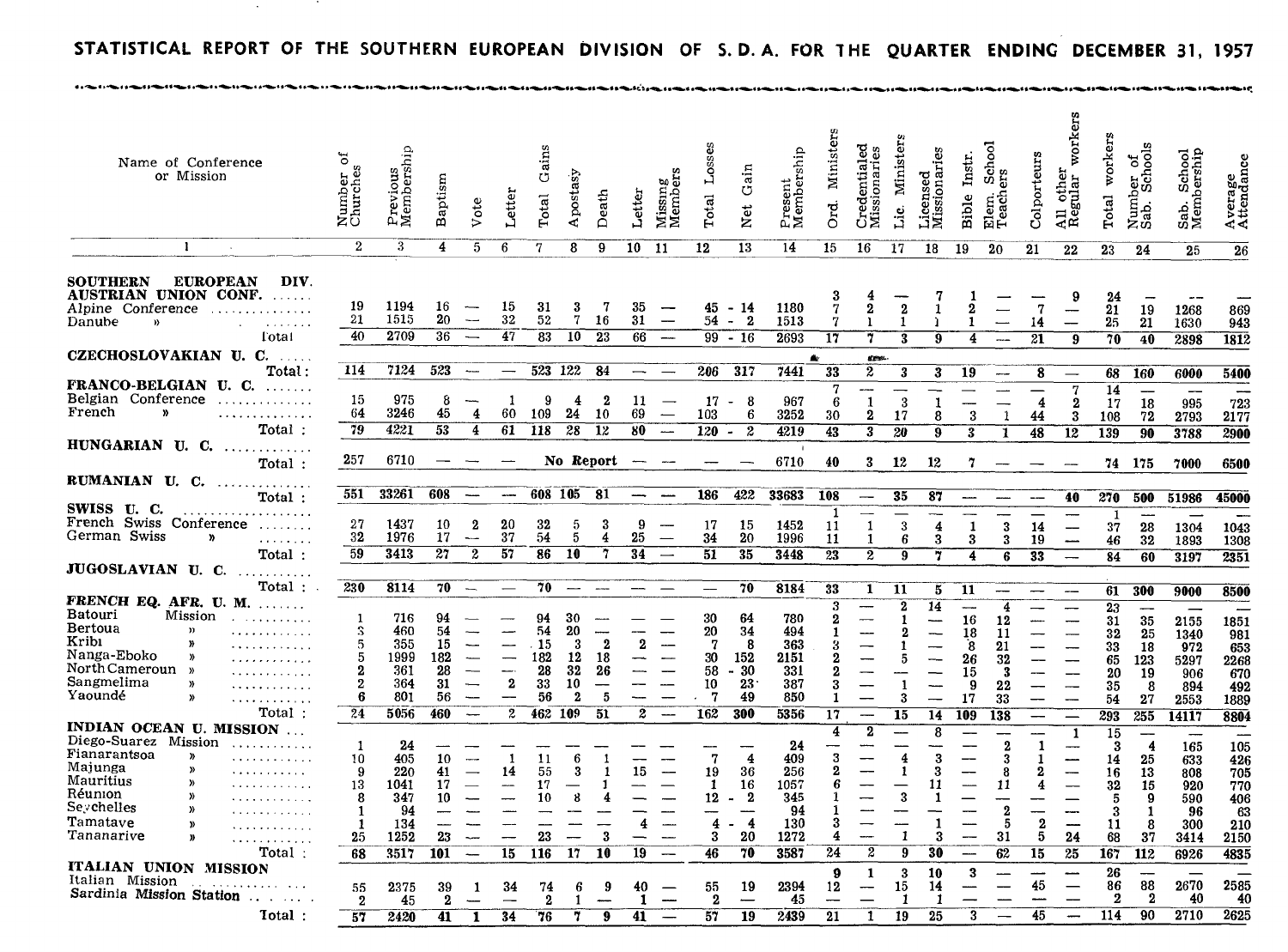| NORTH AFRICAN U.M.<br><b>Contractor</b><br>Algerian-Tunisian Mission<br>Mission<br>Moroccan<br>Total:<br>PORTUGUESE UNION MISSION<br>Mission<br>Azores<br>. <i>.</i> .<br>Cape Verde<br>»<br>. <i>.</i><br>Madeira<br>$\boldsymbol{\lambda}$<br>.<br>Portuguese Conference<br>.<br>St Thomas Mission<br>. <b>. .</b> .<br>Total<br>PORTUGUESE AFRICAN U. M.<br>Mission<br>Bongo<br>.<br>Cuale<br>$\mathbf{v}$<br>$\alpha$ , and $\alpha$ , and $\alpha$ , and $\alpha$ , and $\alpha$<br>Lucusse<br>у,<br>Luz<br>»<br>. <i>.</i> .<br>Munguluni<br>.<br>Namba<br>у<br>Nova-Lisboa<br>$\mathbf{y}$<br>. <i>.</i><br>Quilengues<br>$\sim$ $\sim$<br>European<br>Churches<br>.<br>$\mathtt{Total}$ :                             | 12<br>6<br>18<br>3<br>4<br>1<br>18<br>-1<br>27<br>23<br>-1<br>1<br>-1<br>5<br>1<br>22<br><sup>7</sup><br>$\mathbf 2$<br>57 | 668<br>206<br>874<br>119<br>272<br>144<br>1511<br>244<br>2290<br>5079<br>991<br>165<br>1008<br>825<br>1119<br>2287<br>-129<br>145<br>11748                             | 26<br>33<br>12<br>31<br>-1<br>51<br>3<br>--<br>121<br>$\overline{\phantom{a}}$<br>25<br>----<br>5<br>154                          | 32<br>$\overline{\phantom{0}}$<br>39<br>4<br>-1<br>-1<br>7<br>-<br>$\overline{\phantom{a}}$<br>8                                                                                                               | 7<br>4<br>4<br>122<br>5<br>6                   | 43<br>33<br>$\overline{\phantom{a}}$<br>$\tau$<br>76<br>42<br>36<br>14<br>1<br>56<br>18<br>31<br>3<br>-1<br>-1<br>25<br>26<br>7<br>-----<br>$\mathbf{1}$<br>10<br>168 219<br>No Report                                   | 3<br>2<br>5<br>7<br>8<br>-9<br>15                           | 57<br>9<br>$\overline{\phantom{a}}$<br>66<br>$\overline{\phantom{a}}$<br>R<br>9<br>25<br>25<br>$\overline{\phantom{0}}$                                                                                                                                    | 67<br>11<br>$78 -$<br>6<br>29<br>---<br>35<br>65<br>$\overline{\phantom{0}}$<br>-1<br>161<br>5.<br>---<br>26<br>---<br>1                                           | 24<br>22<br>$\overline{2}$<br>7<br>6<br>$\mathbf{7}$<br>1<br>21<br>$-65$<br>3<br>$\overline{\phantom{a}}$<br>$-161$<br>117<br>-1<br>$\mathbf{7}$<br>9<br>$259 - 91$                                                            | 644<br>228<br>872<br>126<br>278<br>144<br>1518<br>245<br>2311<br>5014<br>994<br>165<br>847<br>942<br>1119<br>2286<br>136<br>154<br>11657<br>3197               | $\overline{2}$<br>6<br>5<br>1<br>16<br>4<br>8<br>2<br>3<br>-1<br>3<br>$\overline{2}$<br>30<br>9                                      | $\boldsymbol{z}$<br>$\overline{\phantom{0}}$<br>$\overline{\phantom{a}}$<br>$\hspace{0.05cm}$                                                                   | 6<br>1<br>1<br>5<br>8<br>9<br>1<br>$\bf{2}$<br>1.<br>2<br>8<br>2<br>27<br>4                          | 12<br>4<br>ា<br>1<br>7<br>10<br>3<br>3<br>---<br>$\mathbf{1}$<br>13<br>34<br>10                                       | 1<br>2<br>3<br>--<br>--<br>---<br>$\mathbf{2}$<br>$\overline{2}$<br>سيسد | $\overline{\phantom{a}}$<br>$\overline{\phantom{0}}$<br>2<br>∽<br>2<br>5<br>47<br>25<br>11<br>32<br>15<br>14<br>32<br>11<br>-1<br>188 | 3<br>4<br>1<br>-1<br>18<br>20<br>3<br>$\overline{\phantom{0}}$<br>---<br>—-<br>3<br>-               | --<br>$\qquad \qquad$<br>3<br>$\mathbf{1}$<br>—<br>$\mathbf{4}$<br>1<br>–∼<br>$\overline{\phantom{a}}$<br>$\mathbf{1}$                                                                                                                     | 17<br>9<br>30<br>12<br>4<br>6<br>2<br>34<br>$\sqrt{5}$<br>63<br>9<br>74<br>32<br>15<br>38<br>22<br>18<br>43<br>15<br>19<br>285<br>23                                                | 11<br>7<br>18<br>$\overline{\phantom{0}}$<br>$\mathbf{1}$<br>$\mathbf{1}$<br>-1<br>33<br>-1<br>37<br>∽<br>---<br>$\overline{\phantom{0}}$<br>$\overline{\phantom{a}}$<br>$\overline{\phantom{a}}$<br>--<br>$\overbrace{\phantom{aaaaa}}^{}$<br>$\overline{\phantom{a}}$<br>$\overline{\phantom{a}}$<br>$\overline{\phantom{0}}$<br>205<br>39 | 516<br>184<br>700<br>182<br>496<br>190<br>1845<br>256<br>2969<br>6973<br>3043<br>1000<br>4261<br>2380<br>2155<br>4745<br>424<br>295<br>25276<br>2672 | 363<br>162<br>$\overline{525}$<br>144<br>284<br>151<br>1173<br>408<br>2160<br>3219<br>1294<br>699<br>3555<br>797<br>1697<br>2121<br>260<br>164<br>13806<br>2200 |
|-------------------------------------------------------------------------------------------------------------------------------------------------------------------------------------------------------------------------------------------------------------------------------------------------------------------------------------------------------------------------------------------------------------------------------------------------------------------------------------------------------------------------------------------------------------------------------------------------------------------------------------------------------------------------------------------------------------------------------|----------------------------------------------------------------------------------------------------------------------------|------------------------------------------------------------------------------------------------------------------------------------------------------------------------|-----------------------------------------------------------------------------------------------------------------------------------|----------------------------------------------------------------------------------------------------------------------------------------------------------------------------------------------------------------|------------------------------------------------|--------------------------------------------------------------------------------------------------------------------------------------------------------------------------------------------------------------------------|-------------------------------------------------------------|------------------------------------------------------------------------------------------------------------------------------------------------------------------------------------------------------------------------------------------------------------|--------------------------------------------------------------------------------------------------------------------------------------------------------------------|--------------------------------------------------------------------------------------------------------------------------------------------------------------------------------------------------------------------------------|----------------------------------------------------------------------------------------------------------------------------------------------------------------|--------------------------------------------------------------------------------------------------------------------------------------|-----------------------------------------------------------------------------------------------------------------------------------------------------------------|------------------------------------------------------------------------------------------------------|-----------------------------------------------------------------------------------------------------------------------|--------------------------------------------------------------------------|---------------------------------------------------------------------------------------------------------------------------------------|-----------------------------------------------------------------------------------------------------|--------------------------------------------------------------------------------------------------------------------------------------------------------------------------------------------------------------------------------------------|-------------------------------------------------------------------------------------------------------------------------------------------------------------------------------------|----------------------------------------------------------------------------------------------------------------------------------------------------------------------------------------------------------------------------------------------------------------------------------------------------------------------------------------------|------------------------------------------------------------------------------------------------------------------------------------------------------|-----------------------------------------------------------------------------------------------------------------------------------------------------------------|
| BULGARIAN MISSION<br>FRENCH W. AFRICAN MISSION<br><b>GREEK</b><br>$\lambda$<br><b>ISRAEL</b><br>)<br><b>CHURCH</b><br><b>SPANISH</b>                                                                                                                                                                                                                                                                                                                                                                                                                                                                                                                                                                                          | 39<br>-1<br>5<br>-1<br>16                                                                                                  | 3197<br>18<br>183<br>37<br>1271                                                                                                                                        | $\mathcal{F}$<br>18                                                                                                               | 34                                                                                                                                                                                                             |                                                | 5<br>53<br>11                                                                                                                                                                                                            |                                                             | 38<br><b>RECAPITULATION</b>                                                                                                                                                                                                                                | -<br>1<br>1<br>56                                                                                                                                                  | $\frac{1}{2}$<br>4<br>-1<br>$\overline{\phantom{a}}$<br>-3<br>$\sim$                                                                                                                                                           | 18<br>187<br>36<br>1268                                                                                                                                        | 3<br>-1<br>10                                                                                                                        |                                                                                                                                                                 | 8                                                                                                    | -1                                                                                                                    | -1                                                                       | 1                                                                                                                                     | —<br>10                                                                                             | $\boldsymbol{2}$                                                                                                                                                                                                                           | $\boldsymbol{2}$<br>5<br>4<br>31                                                                                                                                                    | -1<br>5<br>-1<br>19                                                                                                                                                                                                                                                                                                                          | -10<br>239<br>30<br>1840                                                                                                                             | -16<br>175<br>22<br>1200                                                                                                                                        |
| SOUTHERN EUROPEAN DIV<br>Union Conference<br>Austrian<br>Czechoslovakian<br>$\mathcal{V}$<br>y,<br>Franco-Belgian<br>$\mathcal{Y}$<br>$\mathbf{v}$<br>Hungarian<br>»<br>$\mathbf{v}$<br>Rumanian<br>$\mathcal{V}$<br>Swiss<br>$\mathcal{Y}$<br>Jugoslavian<br>$\mathcal{Y}$<br>y,<br>French Eq. Afr. Union<br>Mission<br>Indian Ocean<br>у<br>»<br>Italian<br>$\mathcal{V}$<br>$\boldsymbol{\mathcal{Y}}$<br>North African<br>$\lambda$<br>$\mathcal{D}$<br>Portuguese<br>у,<br>$\mathcal{Y}$<br>Portuguese African »<br>Bulgarian<br>$\mathcal{V}$<br>Mission<br>French West African<br>Greek<br>$\mathcal{V}$<br>Israel<br>$\mathcal{V}$<br>Church<br>Spanish<br>Totals 4th QUARTER,<br>1957<br>Totals 4th QUARTER,<br>1956 | 40<br>114<br>79<br>257<br>551<br>-59<br>230<br>24<br>68<br>57<br>18<br>27<br>57<br>39<br>5<br>-1<br>16<br>1643<br>1640     | $2^{\degree}09$<br>7124<br>4221<br>6710<br>33261<br>3413<br>8114<br>5056<br>3517<br>2420<br>874<br>2290<br>11748<br>3197<br>-18<br>183<br>37<br>1271<br>96163<br>90603 | 36<br>523<br>53<br>—<br>608<br>27<br>70<br>460<br>101<br>41<br>33<br>51<br>154<br>----<br>سيست<br>-5<br>---<br>18<br>2180<br>1924 | 47<br>$\overline{\phantom{a}}$<br>4<br>61<br>$-$<br>$\bf 2$<br>57<br>$- -$<br>$\overline{2}$<br>15<br>$\sim$<br>34<br>-1<br>4<br>39<br>1<br>4<br>8<br>6<br><b>Allena</b><br>34<br>-1<br>21<br>299<br>20<br>343 | 523<br>118<br>608<br>462<br>116<br>168<br>2500 | 83<br>10<br>122<br>28<br>No Report<br>105<br>86<br>10<br>70<br>$\overline{\phantom{a}}$<br>109<br>17<br>76<br>7<br>-7<br>76<br>56<br>18<br>219<br>No Report<br>$\sqrt{2}$<br>----<br>53<br>11<br>663 314<br>2287 685 194 | 84<br>12<br>81<br>-7<br>51<br>10.<br>9<br>5<br>8<br>15<br>7 | 66<br>$\overline{\phantom{a}}$<br>80<br>$\overline{\phantom{a}}$<br>$\overline{\phantom{a}}$<br>34<br>$\sim$<br>2<br>19<br>41<br>$\overline{\phantom{a}}$<br>66<br>$\overline{\phantom{a}}$<br>9<br>25<br>$\sim$<br>منتبه<br>38<br>—<br>380<br>436.<br>-61 | 99.<br>206<br>120<br>$\overline{\phantom{0}}$<br>186<br>51<br>$\sim$<br>162<br>46<br>57<br>78<br>35<br>259<br>---<br>Ĩ.<br>$\mathbf{I}$<br>56<br>1357 1143<br>1376 | - 16<br>-317<br>-2<br>$\sim$<br>$\sim$<br>422<br>35<br>70<br>300<br>70<br>19<br>$\mathbf{2}$<br>$\overline{\phantom{a}}$<br>21<br>91<br>$\sim$<br>$\overline{\phantom{a}}$<br>4<br>-1<br>$\sim$<br>3<br>$\sim$<br>$^{\circ}11$ | 2693<br>7441<br>4219<br>6710<br>33683<br>3448<br>8184<br>5356<br>3587<br>2439<br>872<br>2311<br>11657<br>3197<br>18<br>187<br>36<br>1268<br>97306<br>$91 - 14$ | 23<br>17<br>33<br>43<br>40<br>108<br>23<br>33<br>17<br>24<br>21<br>6<br>16<br>30<br>9<br>-1<br>3<br>$\mathbf{1}$<br>10<br>458<br>420 | 7<br>2<br>3<br>3<br>--<br>$\boldsymbol{2}$<br>1<br>$\sim$ $\sim$<br>$\boldsymbol{2}$<br>-1<br>$\boldsymbol{2}$<br>-----<br>$\overline{\phantom{a}}$<br>30<br>33 | 2<br>3<br>3<br>20<br>12<br>35<br>-9<br>11<br>15<br>-9<br>19<br>6<br>8<br>27<br>4<br>8<br>-192<br>171 | 29<br>9<br>3<br>9<br>12<br>87<br>$\mathbf 7$<br>5<br>14<br>30<br>25<br>12<br>$\overline{7}$<br>34<br>10<br>297<br>331 | 4<br>19<br>3<br>7<br>4<br>11<br>109<br>3<br>---<br>3<br>2<br>166<br>171  | 1<br>----<br>6<br>138<br>62<br>--<br>5<br>188<br>401<br>346                                                                           | 21<br>8<br>48<br>——<br>$\sim$<br>33<br>مسمد<br>$-$<br>15<br>45<br>4<br>20<br>3<br>10<br>207<br>-211 | 9<br>$\overbrace{\phantom{aaaaa}}$<br>12<br>---<br>40<br>$\overline{\phantom{m}}$<br>$\frac{1}{2}$<br>$\overline{\phantom{a}}$<br>25<br>----<br>$\overline{\phantom{a}}$<br>4<br>-1<br>----<br>$\boldsymbol{2}$<br>93<br>$\hspace{0.05cm}$ | 61<br>70<br>68<br>139<br>74<br>270<br>84<br>61<br>293<br>167<br>114<br>30<br>63<br>285<br>23<br>$\overline{2}$<br>5<br>4<br>31<br>1844 2107 141358 108831<br>1683 1981 120765 97170 | 40<br>160<br>90<br>175<br>500<br>60<br>300<br>255<br>-112<br>90<br>18<br>37<br>205<br>39<br>-1<br>5<br>-1<br>19                                                                                                                                                                                                                              | 2898<br>6000<br>3788<br>7000<br>51986<br>3197<br>9000<br>14117<br>6926<br>2710<br>700<br>2969<br>25276<br>2672<br>-10<br>239<br>30<br>1840           | 1812<br>5400<br>2900<br>6500<br>45000<br>2351<br>8500<br>8804<br>4835<br>2625<br>525<br>2160<br>13806<br>2200<br>-16<br>175<br>22<br>1200                       |

 $\mathcal{L}^{\mathcal{L}}(\mathcal{L}^{\mathcal{L}})$  and  $\mathcal{L}^{\mathcal{L}}(\mathcal{L}^{\mathcal{L}})$  . In the contribution

 $\mathcal{A}$  $\sim$   $\sim$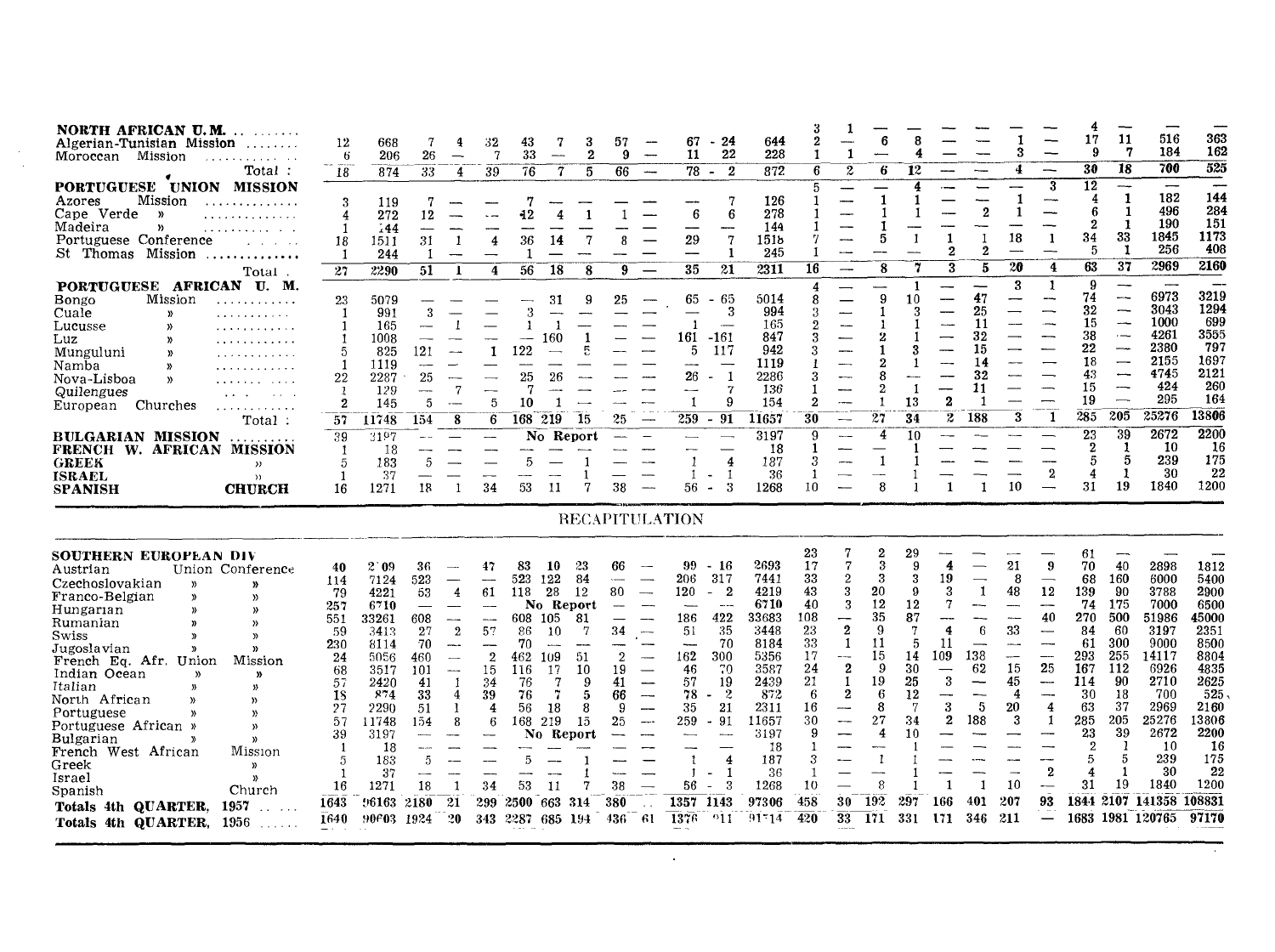## Report of the Missionary Volunteer Department of the Southern European Division

### For the Year 1957

 $\mathcal{L}$ 

 $\sim 10^{-1}$ 

 $\sim$ 

|                                                                                                                                                                                                                                             | Austrian<br>ن               | akian<br>echo<br>ರಿಕ್ಷರ<br>ರಾಜ                        | gian<br>ទួប<br>모그                       | Hugarian<br>U.C. | Rumanian<br>U.C. | Swiss<br>U.C.                | Jugoslavan<br>U.C.<br>⊃ | French<br>Eq. African<br>U. M.<br>∶ੇ≍ | Ocean<br>Indian<br>U.M.                     | $\begin{array}{c} \text{Italian} \\ \text{U.M.} \end{array}$ | African<br>North<br>U.M.           | Portuguese<br>U. M.            | Portuguese<br>Afr. U.M.           | Bulgarian<br>M. | Ħ,<br>Greek | Spanish<br>Church           | Yearly<br>1957<br>S.E.D.<br>Totals    |
|---------------------------------------------------------------------------------------------------------------------------------------------------------------------------------------------------------------------------------------------|-----------------------------|-------------------------------------------------------|-----------------------------------------|------------------|------------------|------------------------------|-------------------------|---------------------------------------|---------------------------------------------|--------------------------------------------------------------|------------------------------------|--------------------------------|-----------------------------------|-----------------|-------------|-----------------------------|---------------------------------------|
| Number of Senior societies<br>and the control of<br>Number of Junior societies<br>Number of societies reporting<br><b>College</b><br>Total membership (Seniors)<br>$\sim$<br>Total membership (Juniors)<br>Total of Senior and Junior young | 13<br>6<br>16<br>215<br>162 | 49<br>$\overline{\phantom{a}}$<br>2000<br>—- <u>.</u> | 27<br>16<br>25<br>530<br>200            | 77<br>2000       | 14000            | 23<br>10<br>18<br>358<br>170 | 94<br>4239              | 100<br>300                            | 42<br>10<br>600<br>$\overline{\phantom{0}}$ | 42<br>33<br>890                                              | 8<br>$\overline{7}$<br>86<br>45    | 29<br>29<br>400<br>300         | 170<br>100<br>235<br>3160<br>2000 | 25<br>1000      | 5           | 15<br>3<br>10<br>356<br>--- | 620<br>142<br>383<br>29944<br>3177    |
| people baptized, regardless of who<br>labored for them<br>Number baptized whom young peo-<br>ple had a part in winning                                                                                                                      | 56<br>5                     |                                                       | 38<br>$\mathcal{L}_{\mathcal{L}}$<br>34 |                  |                  | 65<br>3                      |                         |                                       | 48<br>$\overline{2}$                        | 55<br>10                                                     |                                    | 62<br>21                       | 597<br>164                        |                 |             | 5<br>$\mathbf{2}$           | 926<br>241                            |
| Number belonging to a missionary<br>band                                                                                                                                                                                                    | 70                          |                                                       | 108                                     |                  |                  | 142                          |                         |                                       |                                             |                                                              |                                    | 230                            | 4000                              |                 |             |                             | 4550                                  |
| REPORT OF MISSIONARY WORK:<br>Number of Bible readings or gospel<br>Number of missionary contacts<br>Number of persons helped<br>Literature distributed                                                                                     | 558<br>1152<br>936<br>7903  |                                                       | 60<br>400<br>200                        |                  |                  | 182<br>488<br>34<br>19118    | -----                   | $100 -$<br>100                        | 2000<br>3364<br>430<br>2621                 | 6947<br>5835<br>2554<br>25210                                | 400<br>100<br>50<br>5000           | 8550<br>12567<br>2862<br>27370 | 43336<br>55878<br>24695<br>22769  |                 |             | 416<br>2086<br>343          | 62449<br>81870<br>32204<br>207 110298 |
| DEVOTIONAL AND EDUCATIONAL:<br>observing the Morning<br>Number<br>Watch                                                                                                                                                                     | 150                         |                                                       | 300                                     |                  |                  | 137                          |                         | 700                                   | 300                                         | 335                                                          | 150                                | 200                            | 4529                              |                 |             | 250                         | 7051                                  |
| Number completing Bible Year and<br>Character Classics<br>Number taking Reading Course                                                                                                                                                      | 30<br>40                    |                                                       | 64<br>30                                |                  |                  | 42<br>147                    |                         | 10                                    | 100                                         | 117                                                          | 15                                 | 100<br>30                      | 2453<br>660                       |                 |             | 111<br>20                   | 3042<br>927                           |
| <b>FINANCIAL:</b><br>Offerings local society work  \$<br>Ingathering for Missions   \$<br>Offerings special projects  \$                                                                                                                    | 143.99<br>93.40<br>255.22   | ---                                                   | 235.18<br>17.20                         |                  |                  | 20.80<br>4787.50<br>960.48   |                         | 1.43                                  | 37.22<br>38.70                              | 64.91<br>177.60<br>7.20                                      | $\overline{\phantom{m}}$<br>986.54 | 95.37<br>350.06                | 142.42<br>261.27 216.34           |                 |             | 23.96                       | 765.28<br>6433.80<br>23 15 1740.86    |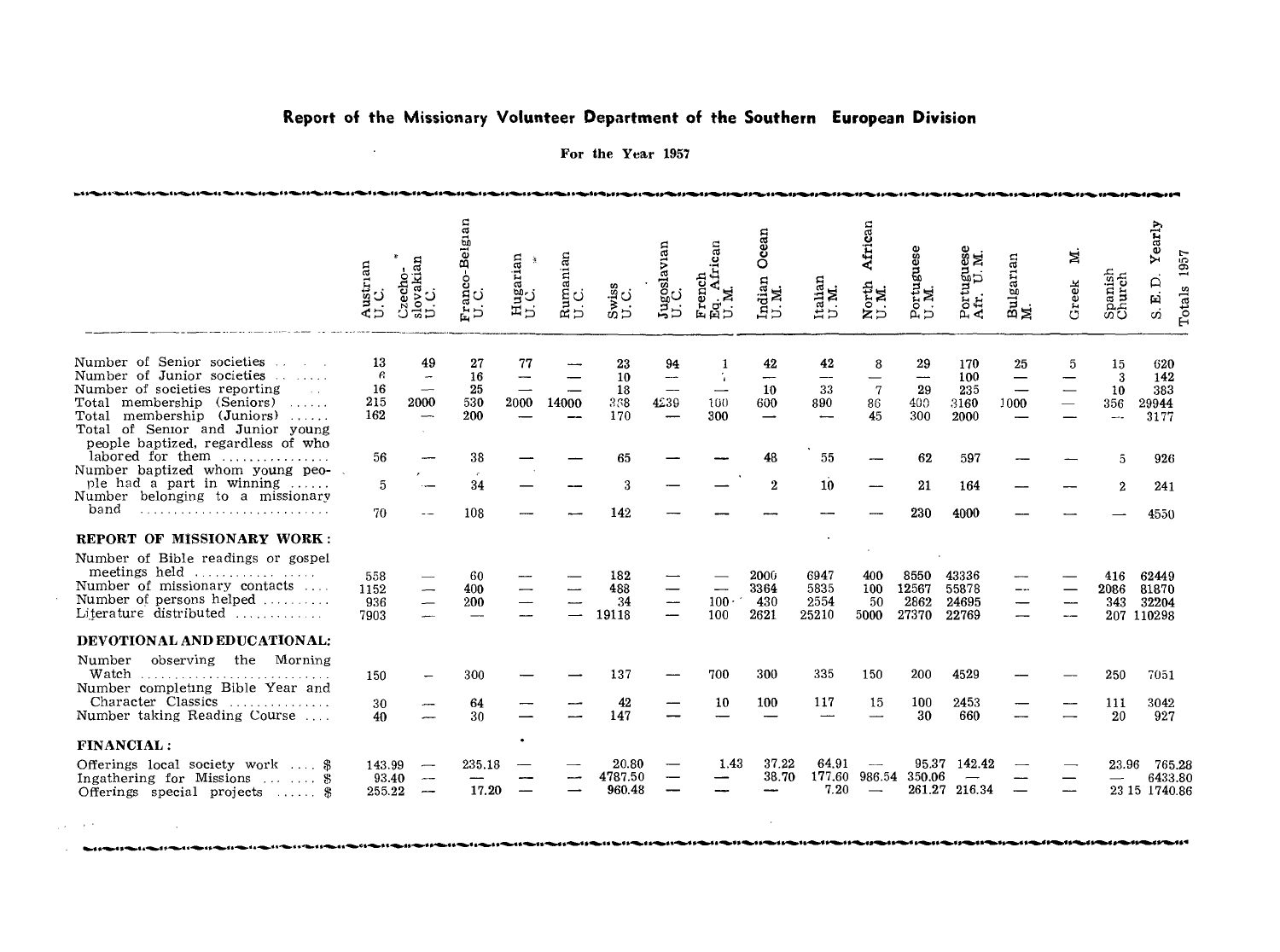# Dawn Breako Over Morth Cameroun

## **By. E. Ludescher**

The Dogba Mission Station was founded by R. Bergström twenty-seven years ago. It is situated 80 kilometers (50 miles) from the Koza station where our hospital is to be found. About a year ago we arrived in Douala, and travelled to North Cameroun where we have been working at Dogba since last March. Today the main station and its ten outstations have a total of 300 members.

Those who are acquainted with conditions in North Cameroun know what difficulties we must encounter here. The ruling class of the population — the Fulben — are Mohammedans, and are hard to reach with God's last message. The remaining population are heathen. Many of them live in the mountains. There, too, we have our out-stations.

The Kirdies (heathen) are rather friendly to the gospel. Truly they are a people of nature, almost totally untouched by civilization, and their customs are extremely interesting. Their principal food is millet, which is planted at the beginning of the rainy season. If you were to climb one of the many mountains, you would find it sown with millet to the highest point. Peanuts are grown, and in the flat countries cotton is raised.

The little round huts of the natives, with pointed straw roofs, are very intriguing. They are to be found everywhere in the mountains. Often many members of the same family live in one such hut, and even their goats and sheep find shelter therein. During the rainy season stone walls connect the huts for protection from panthers, hyaenas and wild dogs.

There is great poverty amongst the natives. Because of the lack of hygiene they succomb to many diseases. The death rate among children is appalling. Once I met a young woman at one of our out-stations. She had come for treatment. learned that she had had seven children, all of whom died between three and four years of age. Her husband blamed his wife for this tragedy, and used it as an excuse to take a second wife.

Another mother brought me her three-monthsold baby. It was a pitiful sight — just a little bundle of skin' and hones. Why ? The mother could not nurse, her child, and so the poor infant went without food. I wanted to take mother and child with me to Dogba, and try to save the baby's life with powdered milk, but the members of the family were not agreed. When I visited the station ten days later, the child was already dead.

Every day hundreds die in the mountains of North Cameroun. Over and over again one hears the funeral-knell, which reminds us that we must hasten on with the good news of the gospel. A gigantic task awaits us here.

Our native evangelists work with much ardor among their own people. A few weeks ago I visited several of our out-stations to examine the candidates for baptism. As the roads were not open because of the heavy rains, I had to ride horseback through the bush to reach the out-stations. It was with real pleasure that I discovered that a large number of the candidates were well instructed, and expressed their sincere wish to be baptized and become members of God's family. Not long ago we had the great joy of baptizing three native women and sixteen men. Many members from the out-stations took part in this fête. May the Lord richly bless our new brethren and sisters, and may they grow in faith.



Patients at the Dogba Mission treatment rooms.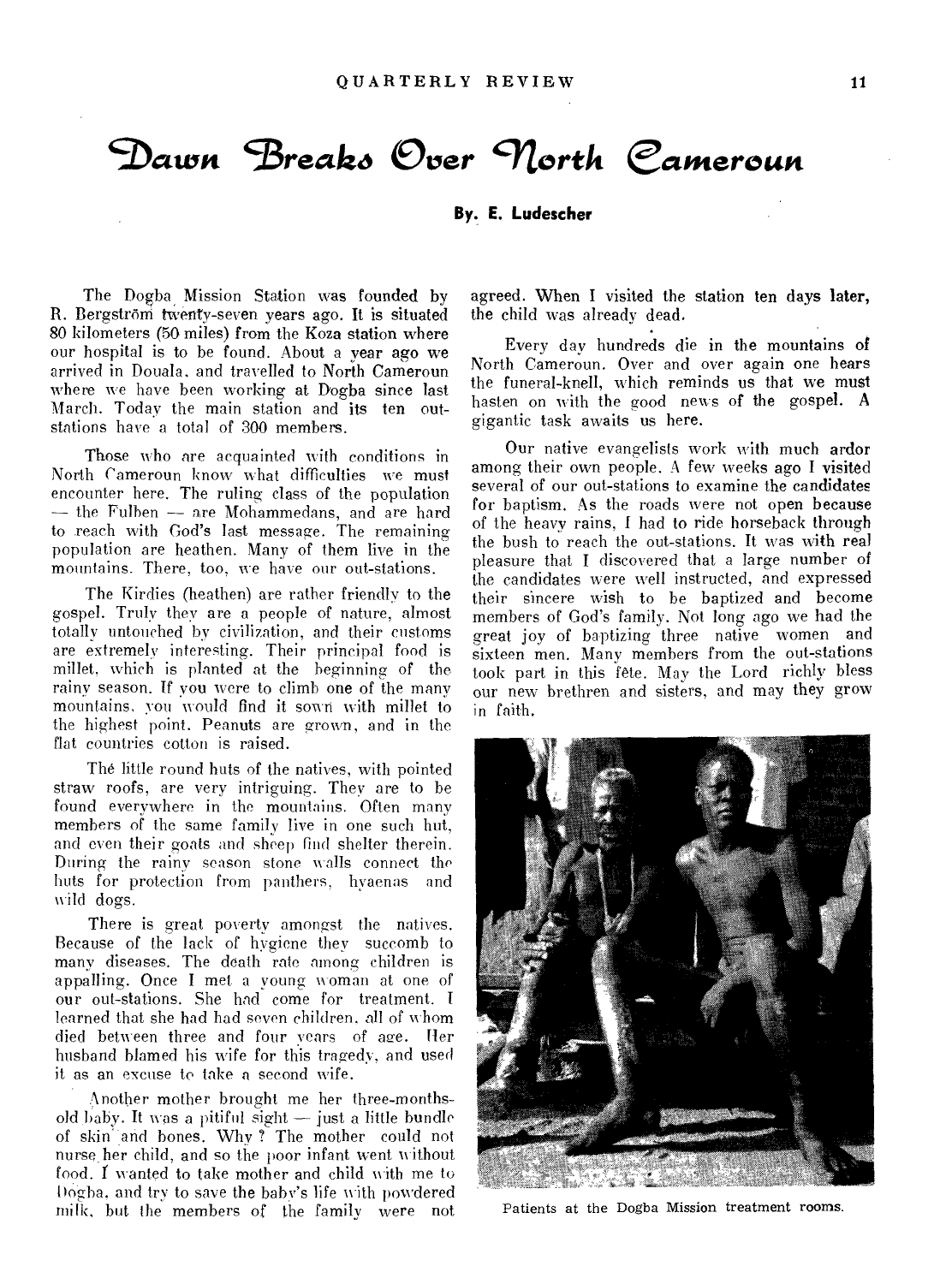

Missionary's home, Dogba Station.



Student carriers fording swollen river, Dogba.



#### Flooded area, Dogba.

We have treatment rooms and a school at our Dogba station. Sister Jaqueline Vnillecard, a French nurse, works in the treatment rooms. A daily average of sixty to seventy natives come to be treated. On Sundays often as many as 200 come — many of them from a long distance. Unfortunately, they come when the disease is too far advanced. Snake bites are cases that occur daily. People come who

have tumors that have already eaten away a part of the bones. During the cooler weather (the nights in December and January are very cool), there are many cases of pneumonia and burned children.

The natives find it very cold during these two months. They have no other way to warm themselves than to keep a fire burning all night. The entire family sleeps around the fire. Small children are laid nearest the fire, because they are more apt to catch cold. So it often happens that the children turn over in their sleep and roll into the fire. The burns caused in. this way are horrible to see.

During the rainy season, and even now, many bandits are abroad. Natives who have been badly treated by them are brought to us with most gruesome wounds. Week before last, about eight o'clock in the evening, a wounded shepherd was brought to us. He had been attacked by bandits. He was suffering from wounds caused by three poisoned arrows. One arrow was still stabbed into his abdomen. As the man was unconscious, we had to take him immediately •to the hospital in Maroua. Two days ago another shepherd was brought to us. The bandits had waylaid him and robbed him of thirty-five cows and oxen. He had been severely beaten with cudgels. Through our Samaritan medical service we have made contacts with the people which are a wonderful help to the evangelistic work.

We are especially thankful to the Lord for His blessing upon our school. We enrolled ninety pupils at the beginning of the new school year. Three teachers are teaching three classes, and the pupils in the highest class are prepared to pass the state *"Certificat"* examination. The student in possession of this *"Certijicat"* may find employment as a teacher.

The pupils come mostly from our out-stations. Eleven tribes are represented among them. Five are Fulben — Mohammedans. They, too, take part in the classes on religion. Forty-five per cent of the ninety pupils live on the station. More than thirty are enrolled in the baptismal class. This year we started a course for future evangelists. Fifteen pupils asked to be enrolled in it. Later they will be employed in evangelistic work.

Our greatest need here in North Cameroun is the need of qualified evangelists to open up new out-stations. In one of the villages at the foot of a lofty mountain, the chief begged me to send them an evangelist this coming year. Such pleas for teachers come to us repeatedly. Unhappily, the needed workers are lacking. However, we face the future with confidence, for we have a number of promising young men who are preparing for evangelistic work. "He who wins the youth, wins the world." May the Lord help us to win the youth of North Cameroun to Christ, so that the work He has entrusted to us may be finished.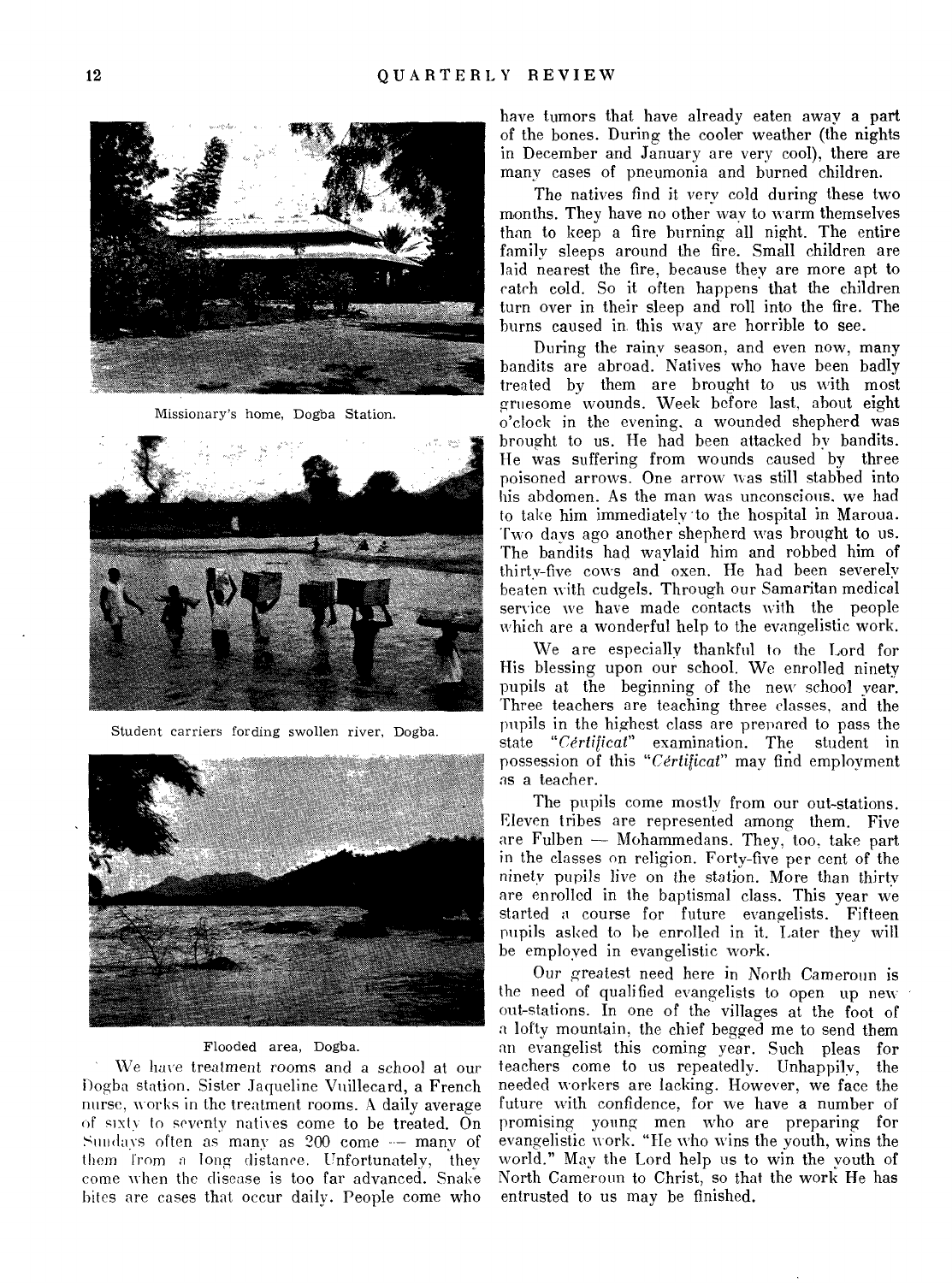ŏ

å

Sou

ō

ary

## **MIDACLES in MADAGASCAR**

### **By Minason Rakotonirainv**

Our hearts overflow with joy and gratitude as we review what the Lord has brought about through the radio and Bible correspondence course in Madagascar. We are happy to relate here a few of the testimonies of our dear pupils.

"There is an old man living in our house who is keenly interested in this Bible correspondence course. He is 79 years old. Not being able himself to read, I have read all the lessons to him as they have come, and that gives him great jov."

"As I am to be bantized soon. I wish to thank vou for having awakened in my heart the desire to be saved and to live henceforth for my Saviour."

"I was dumbfounded when I learned of the surprising change of Sabbath to Sunday. Sunday ã observance is in absolute opposition to the teachings of the Bible, but has been adopted by the Church. for the Church has changed the law of God. I am infinitely thankful to my Lord Who counselled me to follow the Bible correspondence course. It has permitted me to discover many important truths in the Holy Scriptures."

"The thing that has given me much joy (and in which God and the angels took part) is the great spiritual blessing we received on Sabbath the 19th of October. We were six to be baptized on that day."

"I am happy to tell you that since I began to course (the follow 'Ny Feon'ny Faminaniana' Malagasy Bible correspondence course) — more precisely since last Easter -- I have been able to instruct a man and his wife with the help of the ៳៓ lessons. The woman was born a Catholic, and the other members of her family still are Catholics. She was the president of the organization known as 'The Immaculate Conception,' and her husband was the leader of another organization. 'The Holy Heart of Jesus.' This man and his wife are now members, having been baptized last June 15th. They are happy in the hope of Jesus" soon return."

"At first I was not willing to continue The Voice of Prophecy Bible course lessons, but when I began to compare them carefully with the Bible. it was then only that I believed. And because I believed, I interested my family in the truth, inviting at the same time the evangelist to come and instruct them. Thus 21 members of my family took their stand under the banner of Prince Emmanuel. We form a group, and for four Sabbaths now we have been meeting in a room to hold our worship.

| Attendance<br>эзвтэчА                          | 26            |                                            |                   | ដ្ឋិទិន្និទិន្ននីនីនីនីដូនី ដូនីនី            |           |          |         |             |                     |              |         |               |            |            |           |                  |         |                         |                  |                  |  |
|------------------------------------------------|---------------|--------------------------------------------|-------------------|-----------------------------------------------|-----------|----------|---------|-------------|---------------------|--------------|---------|---------------|------------|------------|-----------|------------------|---------|-------------------------|------------------|------------------|--|
| Membership<br>Sab. School                      | 25            |                                            |                   |                                               |           |          |         |             |                     |              |         |               |            |            |           |                  |         |                         |                  | 120765           |  |
| Sloodos .ds2<br>,o aaquin <sub>N</sub>         | 24            | <u>। ទន្ទនួនខ្លួនខ្លួងឧ</u> នងន្ទនួ        |                   |                                               |           |          |         |             |                     |              |         |               |            |            |           |                  |         |                         |                  | <u>581</u>       |  |
| Laborers<br>Total                              |               | ន ៨៩ <b>ឌី</b> ឌីដូឌី៤ខ្លីធ្នូដីខ្លួន ឌីឌី |                   |                                               |           |          |         |             |                     |              |         |               |            |            |           |                  | ೲಀಀ     |                         | 1844             | 1683             |  |
| regular worker:<br>19410 IIA                   | 23            | ု ၈                                        |                   |                                               |           |          |         |             | ၊ ဒေ ၊              |              |         |               |            | $ 4-$      | $\perp$   |                  |         | $\lfloor \cdot \rfloor$ | S,               |                  |  |
| colporteurs<br>гаацэвэт                        | ä             | ∣న్జ                                       |                   |                                               |           |          | 183 I   |             | దిది 4 దిల,         |              |         |               |            |            |           |                  |         | 12.5                    |                  | ្ជ               |  |
| Elem. School<br>s.101011118UT<br>Bible         | $\mathbf{r}$  |                                            |                   |                                               |           |          |         |             | <u>। ଞ୍</u> ଷ ।     |              |         | బజ            |            |            |           |                  |         |                         |                  | 346              |  |
| sətismoissiM<br>Pəsuəər                        |               |                                            |                   | ႕¤ဌက⊳                                         |           |          |         |             | ㅋ 1 1 8 │ ∾ │ ∾ ∞ │ |              |         |               |            |            |           |                  |         |                         | 3                | Ė                |  |
| srətainiM<br>Pəsuəər                           |               | <u>๛๛๛ฎฎ฿๛๚฿๛฿</u> ๛๛฿ <sub>๚</sub>        |                   |                                               |           |          |         |             |                     |              |         |               |            |            |           |                  |         |                         | õ                | 33<br>Ξ          |  |
| sətismoissiM<br>Credentialed<br>sıəisiniM      | $\mathbf{16}$ | $\sim$ :                                   |                   | $\sim$ and $\sim$ $\sim$ $\sim$ $\sim$        |           |          |         |             |                     |              |         |               |            |            |           |                  |         |                         | ಜ                | ్లి              |  |
| mained                                         |               |                                            |                   |                                               |           |          |         |             |                     |              |         |               |            |            |           |                  |         |                         |                  | 420              |  |
| Wembership<br>$\frac{1}{4}$ ໂຮອມ $\frac{1}{4}$ |               |                                            |                   |                                               |           |          |         |             |                     |              |         |               |            |            |           |                  |         |                         |                  | 9151             |  |
| Net Gains                                      | $\mathbf{r}$  |                                            |                   |                                               |           |          |         |             |                     |              |         |               |            |            |           |                  |         |                         | 5792<br>2256     |                  |  |
| Total Losses                                   | $\mathbf{r}$  |                                            |                   | ន្ត្រីន្តន្ត្តីដូចន្ត <u>ីង</u> មាន ។ ដូចន្តី |           |          |         |             |                     |              |         |               |            |            |           |                  |         | $\frac{2}{3}$           | 3826             | 3699             |  |
| Members<br>SuissiM                             |               |                                            |                   |                                               |           |          |         |             | । ଇ ।               |              |         | -1            |            |            |           |                  |         |                         |                  | $rac{35}{281}$   |  |
| lLetter                                        | ≘             |                                            |                   | 88   82   82   82                             |           |          |         |             |                     |              |         |               |            |            |           |                  |         | ខ្ន                     |                  | 1984<br>1358     |  |
| Death                                          | Φ             |                                            |                   | ង្គងួននីងទីនឹងខ្លួនដូន                        |           |          |         |             |                     |              |         |               |            |            |           |                  |         | $\frac{1}{2}$ and       | <b>943</b>       | 726              |  |
| $\sqrt{2}$ verteors $A^{\infty}$               |               |                                            |                   | 포럼교법효항영품#٣٣₩                                  |           |          |         |             |                     |              |         |               |            |            |           |                  |         |                         | 1674             | 1331             |  |
| Iotal Gains                                    |               |                                            |                   |                                               |           |          |         |             |                     |              |         |               |            |            |           |                  |         |                         | 9618             | 5955             |  |
| $\sigma \Gamma$ etter                          |               |                                            | $\Xi$             | $\frac{12}{2}$                                |           |          | ಜಿ      |             |                     |              |         |               |            | "ଷ୍ଟ୍ରେକ୍ସ |           | ł                |         |                         | $\frac{18}{36}$  | 127              |  |
| ခ $10\Lambda  $ ာ                              |               |                                            |                   | $1.548$ 53<br>$-5.09$ $-5.09$ $-1.50$ $-1.5$  |           |          |         |             |                     |              |         |               |            |            |           |                  | $\pm 1$ |                         | । – इं           | 235              |  |
| Baptism                                        |               |                                            |                   | esas sautes essentes                          |           |          |         |             |                     |              |         |               |            |            |           |                  |         |                         | 53               | 159              |  |
| Nembership<br>$_{\rm spionon}$                 |               |                                            |                   | ក្នុងនិក្ខ<br>ឧដុទ្ធនិ                        |           |          |         |             |                     |              |         |               |            |            |           |                  |         | 1168                    |                  |                  |  |
| ຮອບຸວມານຸງ<br>aəquinN<br>ļО                    | 2             |                                            |                   |                                               |           |          | ្លួក និ | ξ           |                     |              | ĩ٥      |               |            |            |           |                  |         |                         | 1957: 1643 91514 | 1956: 1640 89258 |  |
|                                                |               |                                            |                   |                                               |           |          |         |             |                     |              |         |               |            |            |           |                  |         |                         |                  |                  |  |
|                                                |               |                                            |                   |                                               |           |          |         |             |                     | Mission      |         |               |            |            |           |                  |         |                         |                  | year             |  |
|                                                |               |                                            | <b>Conference</b> |                                               |           |          |         |             |                     |              |         |               |            |            |           |                  |         |                         | the year         | the<br>E         |  |
| Name of Conference<br>or Mission               |               | EUROPEAN                                   |                   |                                               |           |          |         |             |                     | Union        |         |               |            |            |           |                  |         |                         |                  |                  |  |
|                                                |               |                                            |                   |                                               |           |          |         |             |                     |              |         |               |            | Afr.       |           |                  |         | Church                  | Totals for       | Totals for       |  |
|                                                |               |                                            |                   |                                               |           |          |         |             |                     |              |         |               |            |            |           |                  | Mission |                         |                  |                  |  |
|                                                |               | SOUTHERN                                   | Austrian Union    | Czechoslovakian<br>Franco-Belgian             | Hungariar | Rumanian |         | Jugoslavian | French. Eq. African | Indian Ocean | Italian | North African | Portuguese | Portuguese | Bulgarian | French West. Afr |         | Spanish                 |                  |                  |  |
|                                                |               |                                            |                   |                                               |           |          | Swiss   |             |                     |              |         |               |            |            |           |                  | Greek   | Israel                  |                  |                  |  |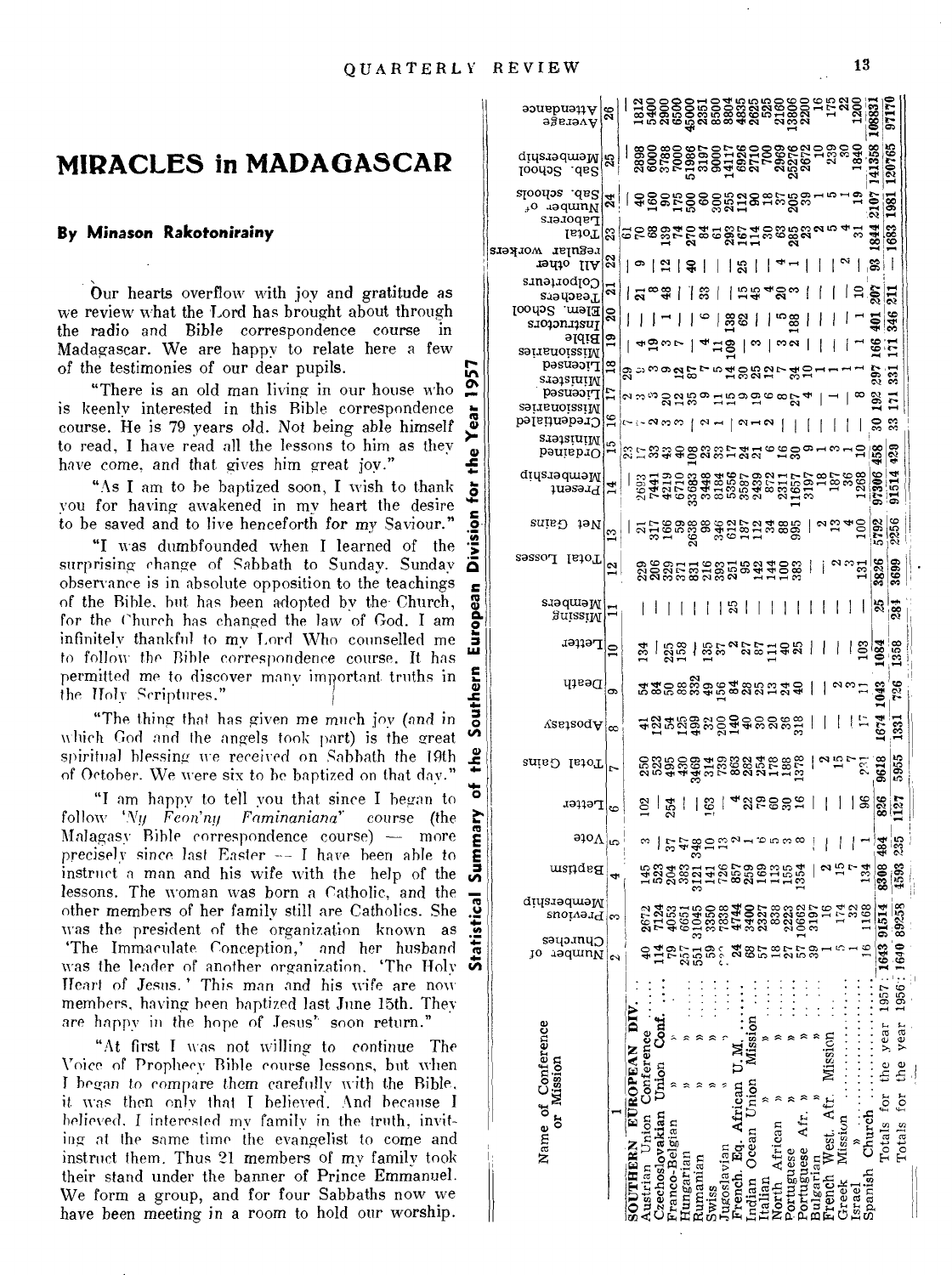"We were already communicant members of the church that observes the first day of the week ; but now that we know about the truth, we no longer attend those services. We do not want to drink of the cup of the wrath of God. We are among those who, with plaintive voice, cry, 'Come over into Macedonia and help us.' We sigh for the heavenly Canaan...."

This student is baptized now. He, his wife, and eldest daughter were the charter members of the little Adventist group *"bezanozano"* (a Malagasy tribe of the region) thanks to *"iVy Feon'ny*  Faminaniana." Since this brother enrolled in the course, he has sent enrolments for more than 70 persons to our office at Soamanandrariny. One of the students he interested writes in these words : "We have decided to follow what the lessons teach. We are firmly convinced that Saturday is the true Sabbath, and we refrain from doing any work on that day. We have only one regret  $-$  there is no Adventist church here."

On Sabbath, January 19, 1957, a group of 20 members was organized at that place. Although there was no worker there, three months later this modest group became 40. September 14 six new members entered the church, and another six are preparing for baptism.

"In 1951 I was working with a comrade on a building, for we are masons. One day the postman gave him a letter. Immediately he opened it and

began to read. I said nothing. Then he called, `Come and see what I have just received. ' I looked closely to see what it was — a lesson for a correspondence course entitled,  $'Ny$  Feon'ny correspondence course entitled, `Ny *Feon'ny Faminaniana.'* I decided to follow the lessons too, and asked my friend to enroll me that same day. What a great joy it was when I received the first lesson ! Every lesson impressed my conscience so much that I could not dismiss it from my mind More than that ! The lessons *broke up the ground of my soul.* 

"I left that place to work in the town of Fianarantsoa, 270 kilometers (about 170 miles) from home. While I was there I decided that when I returned to Antsirabe, my home town, I would tell my wife about what was going on in my soul. My plan was that we would join the Seventh-day Adventist Church.

"However, when I returned home I kept silent. The first Sabbath I left home as if I were going to the market. Instead I went to the Adventist Church. This went on for four Sabbaths. The fifth Sabbath I unburdened my heart to my wife, and asked her if she would not like to attend services at a church that Saturday. I didn't expect that she would accept so readily. So for the first time in our lives we went to the Adventist Church together, and we have continued to go to it ever since. I shall never forget the warm welcome accorded us by the Adventist members. It is particularly the visits of Pastor

## **Report of the Home Missionary Department of the Southern European Division**

For the Year 1957

|                                                                                                                                                                                                                                                                                                     | Austrian<br>U.C.                              | Franco-Belgian<br>U. C.                      | Hungarian<br>U.C.             | Swiss<br>U.C.                                | £<br>$\mathbf{E}^{\mathbf{q}}$ .<br>Ěp | Ocean<br>Indian<br>U.M.                      | Italian<br>U.M.                               | African<br>$_{\rm U.M.}^{\rm North}$            | Portuguese<br>U.M.                                   | Portuguese<br>Afr. U.M. | Spanish<br>Church                   | Diviston                                                |
|-----------------------------------------------------------------------------------------------------------------------------------------------------------------------------------------------------------------------------------------------------------------------------------------------------|-----------------------------------------------|----------------------------------------------|-------------------------------|----------------------------------------------|----------------------------------------|----------------------------------------------|-----------------------------------------------|-------------------------------------------------|------------------------------------------------------|-------------------------|-------------------------------------|---------------------------------------------------------|
| Number added to union membership since last<br>report as a result of lay members' missionary<br>work<br>Number of churches and companies reporting<br>Churches<br>holding first Sabbath missionary<br>service<br>Churches holding weekly missionary service<br>Churches conducting training classes | 79<br>41<br>39<br>$\frac{36}{3}$              | 43<br>60<br>45<br>$\frac{36}{8}$             | 149                           | 60<br>56<br>49<br>37<br>$\mathbf{2}$         |                                        | 38<br>58<br>30<br>10                         | 122<br>54<br>47<br>49<br>10                   | 32<br>17<br>16<br>14                            | 75<br>28<br>24<br>32                                 | ---                     | 113<br>17<br>19<br>17<br>8          | 562<br>480<br>269<br>231<br>31                          |
| Churches with one or more service companies<br>in operation<br>Institutes, rallies, and conventions held<br>Persons reporting missionary work<br>Bible readings and gospel meetings conducted<br>Missionary contacts<br>Pieces missionary literature distributed<br>Persons helped                  | 38<br>1554<br>5193<br>20581<br>90642<br>11830 | 30<br>402<br>9539<br>20650<br>266348<br>4573 | 46<br>45983<br>29720<br>10740 | 57<br>677<br>4601<br>11591<br>189150<br>7416 | 12225<br>14007<br>47892<br>15930       | 23<br>640<br>13873<br>16100<br>11081<br>2541 | 18<br>1443<br>43593<br>43098<br>75895<br>8214 | 16<br>-<br>500<br>7166<br>8252<br>34958<br>5526 | 18<br>11<br>1520<br>30508<br>44462<br>76048<br>20675 | -<br>1013               | 12<br>9745<br>27209<br>5001<br>8975 | 212<br>51<br>6731<br>182420<br>23567<br>808761<br>85680 |
|                                                                                                                                                                                                                                                                                                     |                                               |                                              |                               |                                              |                                        |                                              |                                               |                                                 |                                                      |                         |                                     |                                                         |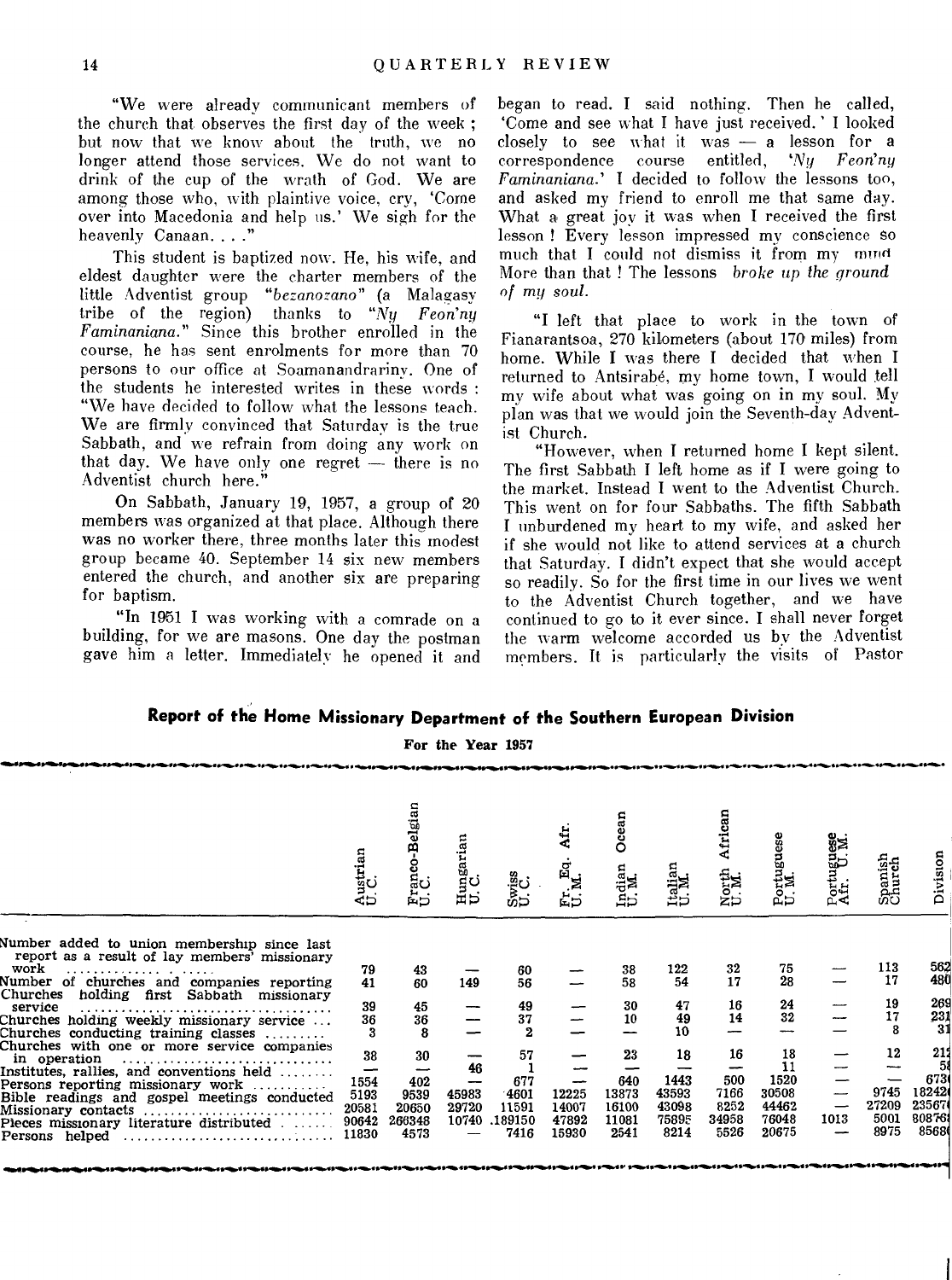Minason Rakotonirainv in our home that decided us to accept baptism. We were baptized on June 27th. 1953 — the great day of the dedication of the Adventist Church in Antsirabe. Our gratitude and our praise ascend to God and to the Bible correspondence course leaders who brought us out of Babylon."

And we could go on multiplying these testimonies. They have not remained "dead letters", for those who wrote them have become faithful servants of the living God. They have abandoned their evil ways. They have severed family ties and friendships. They have been misunderstood, sometimes jeered, despised, and even rejected ; hut they continue to  $follow$  faithfully the example of  $Him$  Who said. "Lo, I come quickly." From the depths of their hearts, and by their transformed lives they witness to the power of God to save the lost. May God. make of them the first-fruits of a still more abundant harvest of souls on our great island of Madagascar.

## MISSIONARY DEPARTURES, 1957

,,,,,,,,,,,,,,,,,,,,,,,,,,,,,,,,

#### March

Mr. and Mrs. H. Evard, of Switzerland, to Mauritius, Indian Ocean (returning).

Mr. and Mrs. Jose Augusto da Silva Junior and child, of Portugal, to Saint Thomas Island (returning).

#### Ä.

#### June

Mr. and Mrs. Long and two children, of Italy, to Madagascar, Indian Ocean (returning).

 $\mathbf{x}$ 

#### July

Mr. and Mrs. Daniel Gutekunst, of France, to Belgian Congo.

#### .14

#### August

Miss Huguette Tierce, of France, to French Cameroun (returning).

#### ÷.

#### September

Mr. and Mrs. M. Grisier and two children, of France, to Madagascar, Indian Ocean. Mr. and Mrs. Manuel Lourinho and child, of Portugal, to Mozambique.

Mr. and Mrs. Antonio Fernando Narciso, of Portugal, to Angola.

#### л.

#### October

Mr. and Mrs. M. Fayard and three children, of France, to French Cameroun (returning). Mr. and Mrs. Francisco Cordas and two children, of Portugal, to

Cape Verde Islands (returning).

Miss Maria Haseneder, of Switzerland, to Belgian Congo.

#### \*\*

#### December

Mr. and Mrs. Ernesto Ferreira and child, of Portugal, to Angola.

#### ............................

## SOUTHERN EUROPEAN QUARTERLY REVIEW

Organ of the Southern European Division of Seventh-day Adventists published every quarter

Address of Editor (to whom all manuscripts should be sent) Hôheweg 17, Berne, Switzerland.

### **«BLESSED ARE TftEY....»**

\*\*\*\*\*\*\*\*\*\*\*\*\*\*\*\*\*\*\*\*\*\*\*\*\*\*\*\*\*\*\*\*

During the session of the Divisior. Council in Gland. the sad news reached us of the passing away of Mrs. A. Richli in a Geneva hospital on December 7. Sister Richli was buried in the Collonges cemetery on Tuesday, December 10. She was the faithful wife of Elder A. Richli and worked at his side when he was an evangelist in Switzerland. Later she accompanied her husband to Mauritius where he was in charge of the Phoenix Mission School. It was in Mauritius, after the birth of her child, that Mrs. Richli was stricken with an incurable disease. After the permanent return of these missionaries. Mrs. Richli spent the last weeks of her life with her husband at the Collonges Seminary where he is now employed as a teacher. May the Great Comforter sustain Brother Richli in his bereavement.

We are sad to report still another death in our Division, that of Joseph Doubraysky in Prague the first week of February, 1958. Brother Doubraysky had always been a faithful servant of the Lord in Czechoslovakia He entered the work in 1919, and served for four years as a minister of the gospel. From 1923 to 1935 he was president of two local conferences, and from 1935 until he retired from the work he was president of the Czechoslovakian Union Conference.

We know that Brother Doubraysky will be among those who will receive the eternal heritage from our dear Lord when He comes in the clouds of heaven. To his bereaved family we extend our heartfelt Christian sympathy.